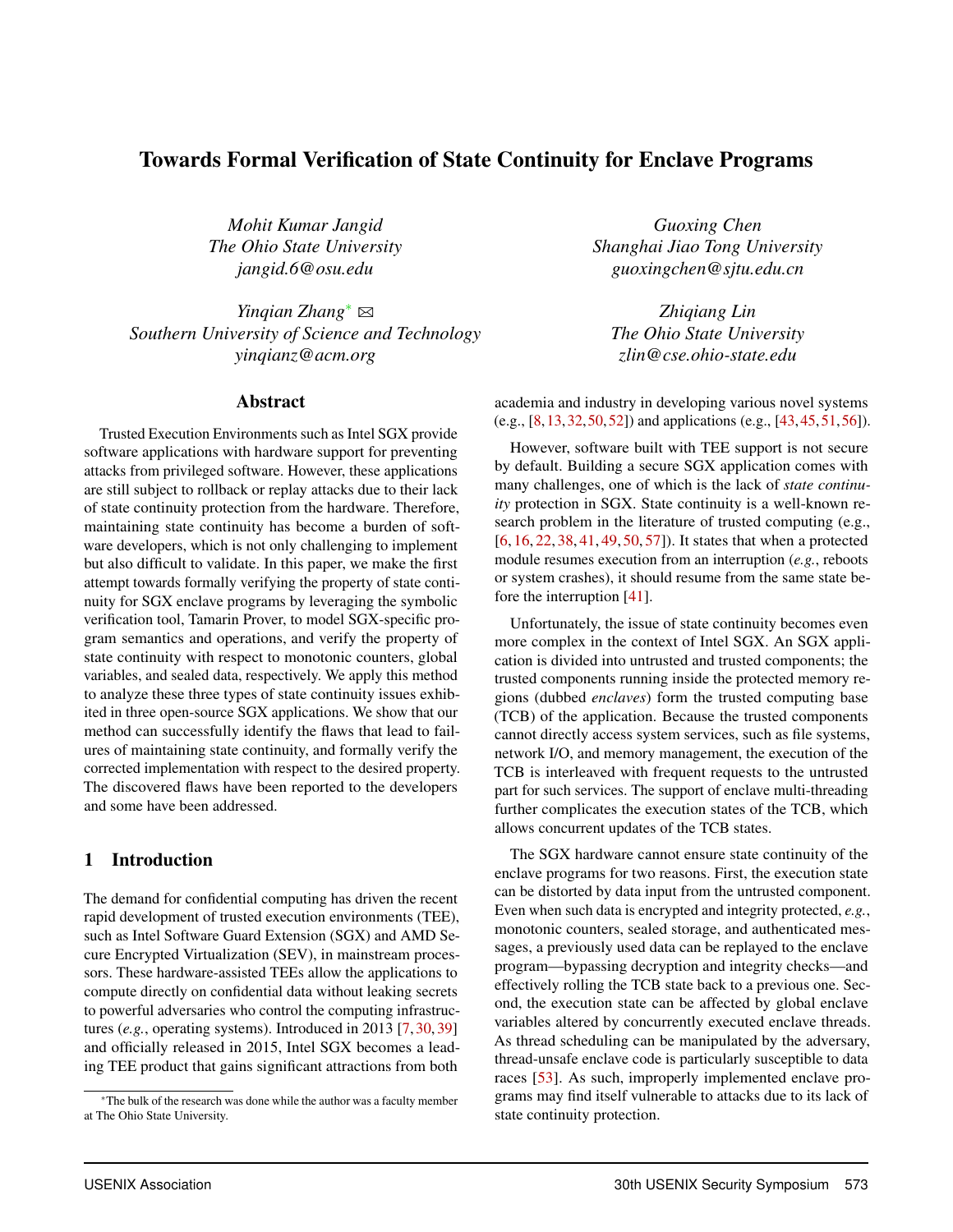Ensuring state continuity in an enclave program is not easy. To do so, the developer must clearly understand the boundary between trusted and untrusted components, carefully use the SGX SDK to implement synchronization locks and the remote/local attestation logic, and properly implement accesses to monotonic counters, secure clocks, sealed storage, and various cryptographic primitives. This is unquestionably tedious and error-prone. Validating the correctness of enclave implementation, nevertheless, in a programtic and automated manner is a research problem yet to be solved.

In this paper, we make the first step towards formal verification of state continuity for enclave programs. Specifically, we resort to symbolic verification, which has been shown with significant success in proving protocol security [10]. Symbolic verification tools, such as Tamarin [40] and ProVerif [15], typically come with built-in support for standard cryptographic primitives, Dolev-Yao Model adversary capabilities, and desired properties specified in first order logic. These tools have been used to analyze TLS 1.3 [14, 21, 26], the Noise framework [29, 36], the secure messaging protocol (*e.g.*, Signal) [35], 5G authentication key exchange [12], and so on. However, symbolic verification has never been applied to verify state continuity for SGX enclave programs. Modeling state continuity involves interaction among the CPU hardware, the operating systems, and the enclave software, which is intuitively more complex than modeling message passing between network entities. Therefore, prior to this work, whether symbolic verification can be applied to this problem remains unclear.

Our key observation is that the operations of enclave programs can be approximated by the execution logic of Tamarin and the Dolev-Yao model [27]. Because the memory of enclaves is encrypted, the untrusted software cannot direct inspect the internal states of the enclave program; however the untrusted software may act as a man-in-the-middle adversary, who is capable of eavesdropping, reordering, blocking, delaying, replaying, modifying, or even generating messages between trusted entities (*e.g.*, enclaves, remote users), by manipulating the instantiation, data inputs, and execution ordering of enclave threads. Moreover, the property of state continuity can be modeled as the problem of uniqueness of objects and events, one-to-one mapping of requests and responses, and specific ordering of events. As such, first-order logic commonly used in symbolic verification tools should be sufficient for reasoning state continuity.

Therefore, we propose to automate formal verification of state continuity for SGX programs using Tamarin prover [40], a well-known symbolic verification tool. Specifically, we use Tamarin to model the execution of SGX programs, including enclave APIs, isolated memory, monotonic counters, SGX derived keys, *etc*., and then verify their state continuity properties. Tamarin is chosen over other similar tools, such as ProVerif, for several reasons. First, Tamarin supports the abstraction of mutable global states and adopts a more generic

and low-level encoding language [10]—Multiset Rewriting rules—than ProVerif. This capability allows us to model the execution of SGX applications in sufficient details. Second, whereas ProVerif uses approximation to make the prover automatic and efficient, Tamarin's prover engine does not make any approximation over the model developed by its users. Therefore, the use of Tamarin gives us fine-grained control of the model and the execution of the prover.

We apply our method on three categories of flaws that allow violation of state continuity; in these three categories, the TCB states are stored in monotonic counters, global variables, and data in the sealed storage, respectively. We have discovered such problems in many open source SGX applications and selected one application from each category, namely, Hyperledger Sawtooth [1], SGXEnabledAccess [19], and BI-SGX  $[42]$ . We developed Tamarin models<sup>1</sup> for the core part of each of these three applications.

While expertise of using the Taramin Prover is still required, templates for modeling individual SGX primitives and state continuity properties could significantly facilitate the construction of the Tamarin models. Experiments suggest that our method can successfully identify the state continuity vulnerabilities in these applications. We have empirically validated the identified flaws and found that they can indeed be exploited by the adversary to alter the integrity of the execution of the vulnerable enclave programs. We also show that Tamarin can provide proofs of the absence of such vulnerabilities after these flaws have been mitigated.

Contributions. The contributions of this paper are three-fold:

- It makes the first attempt towards using symbolic verification tools to verify the property of state continuity for SGX enclave programs in a semi-automated manner. To the best of our knowledge, there is no prior work on the automated detection or verification of logic flaws like state continuity.
- It presents new techniques of utilizing the Tamarin Prover to model SGX primitives and reason about the state continuity property with first-order logic. Prior to our work, use cases of Tamarin are limited to verification of cryptography protocols against Dolev-Yao adversaries. This work for the first time extends the application of Tamarin to verify program logic.
- It applies the new techniques on the verification of three open-source SGX applications. Our proposed method can successfully identify the state continuity flaws and verify the absence of such flaws in the modified versions. The discovered flaws have been reported to the developers of these applications and some have been addressed in later versions of these applications.

<sup>&</sup>lt;sup>1</sup>Our Tamarin code is released at Github: https://github.com/ OSUSecLab/SGX-Enclave-Formal-Verification.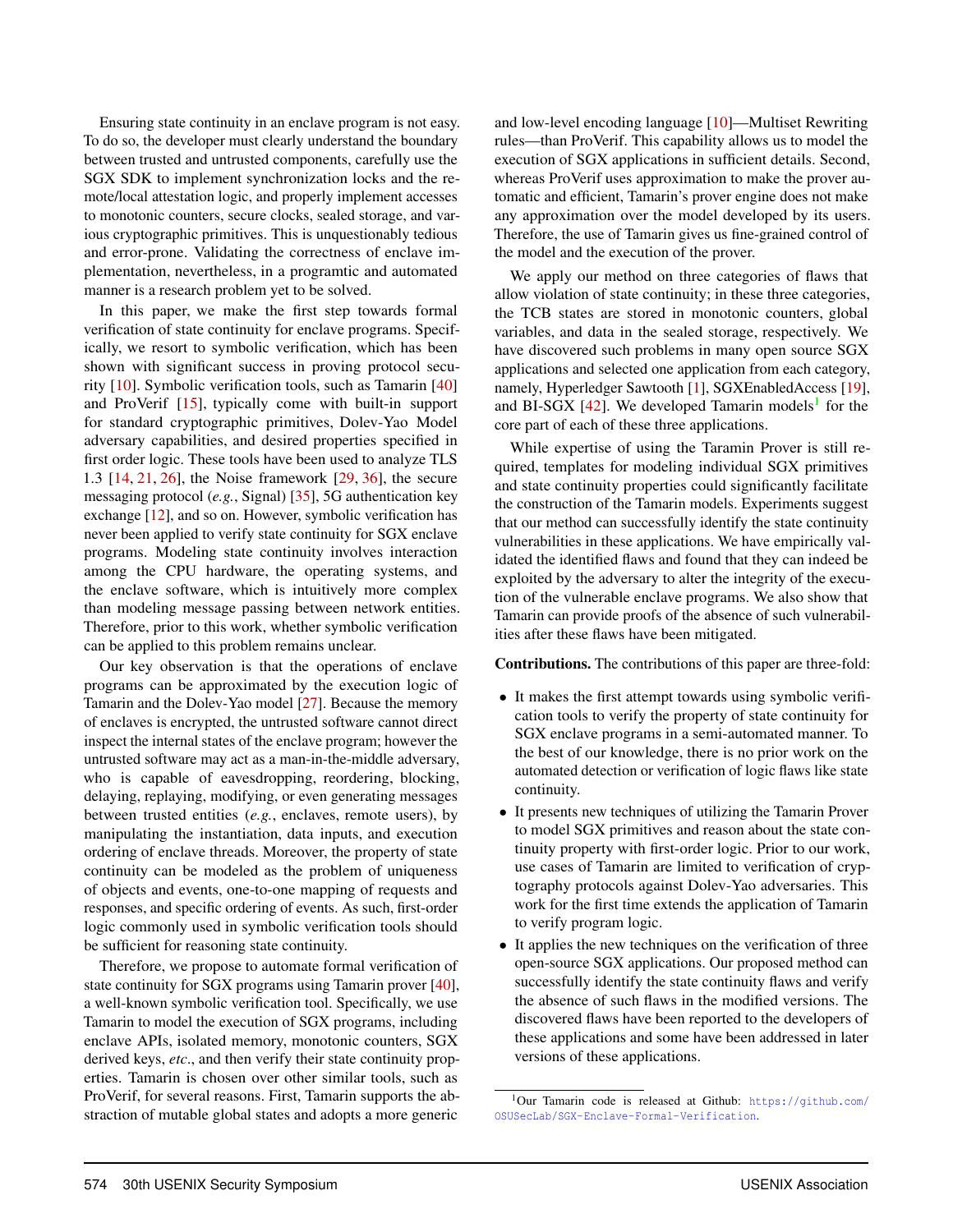# 2 Background

# 2.1 Intel Software Guard Extension

Intel Software Guard eXtensions (SGX) [30] is microarchitectural extensions introduced in recent Intel processors, aiming at providing shielded execution environment, dubbed *enclaves*, for applications. An application for Intel SGX is divided into trusted and untrusted components, with the trusted components protected by the enclaves. Each enclave could support multiple threads running concurrently; the thread metadata is managed in a particular data structure called *thread control structure* (TCS).

Enclave identities. When an enclave is created, the hash value of its initial code and data is calculated by hardware as the *enclave identity* (*i.e.*, MRENCLAVE). Additionally, each enclave will be signed by its developer—Independent Software Vendor (ISV) as coined by Intel—before release. The hash value of the public signature verification key is used as the enclave's *sealing identity* (*i.e.*, MRSIGNER).

Remote attestation (RA). Intel provides a remote attestation mechanism for the remote client to verify that the enclave code is running on a legitimate Intel CPU with proper microcode patches, and the enclave identity is the same as expected by the client. A successful RA will allow the client to trust the execution environment of the enclave program and then provision secrets into the enclave.

Sealing. Intel SGX provides a mechanism called *sealing* to enable enclaves to securely store sensitive data outside the protected memory. A private key called *sealing key* can be derived within the enclave to encrypt the sensitive data before storing it outside the enclave memory. The sealing key, like other SGX-specific secrets, can be configured accessible to all enclaves with the same MRENCLAVE or with the same MRSIGNER.

Ecalls and Ocalls. To facilitate the development of SGX applications, Intel provides an official SGX SDK [4], which provides standard interfaces (ecalls) for calling into the enclave code from the untrusted application and interfaces (ocalls) for the enclave code to call untrusted functions for system services. The SDK also provides standard cryptographic APIs and high-level functions for sealing and remote attestation.

Platform service enclave. Intel provides a privileged enclave, called Platform Service Enclave (PSE), to access Converged Security and Manageability Engine (CSME), a secure coprocessor on the same machine. PSE provides other enclaves an interface to access trusted monotonic counters and trusted clocks that are maintained in the CSME.

# 2.2 Tamarin Prover

Tamarin [40] is a software tool for symbolic modeling of cryptographic protocols and verification of desired security

properties. In particular, it models agents of a security protocol and messages passed among them, a desired security property that the protocol aims to maintain, and a proactive or passive adversary. The foundation of the Tamarin prover is a multiset rewriting rules (MSR) for modeling a protocol, including a set of equational theories dictating cryptographic operations, and a first-order logic formula specifying the desired property. Tamarin offers automated or semi-automated construction of proofs by checking the satisfiability of the negated formula of the desired security property.

The input to a Tamarin tool comprises a model of a cryptographic protocol, in the form of a set of MSRs, and the desired property, which is represented in first-order logic. Each agent of the protocol is modeled by several MSRs, each of which abstracts one or multiple actions of the agent, *e.g.*, receiving requests, performing operations cryptographic operations, or producing responses. Tamarin then outputs reports of whether the property is satisfied in all possible executions of the model. If so, a proof is provided; otherwise, Tamarin produces a counter-example execution of the model (which is visually presented in a graph). Since proving a property for a given model is undecidable, Tamarin does not always terminate.

### 2.2.1 Terms and Functions

In Tamarin, cryptographic messages are modeled as terms, which are categorized into *fresh terms* and *public terms*. The former are used to model nonces and private keys, and the latter are used to model publicly known values.

Cryptographic primitives are modeled as functions. A function symbol  $f: t_1 \times \cdots \times t_n \leftarrow t$  takes *n* terms as inputs and outputs a term representing the return value. For example, a symmetric encryption scheme can be modeled as two functions: *enc*(*m*, *k*) takes a message *m* and a key *k* as inputs and outputs a ciphertext, and  $dec(c, k)$  takes a ciphertext *c* and a symmetric key *k* as inputs and outputs a plaintext.

Properties of functions are modeled as equational theories. For example, the equational theory  $dec(enc(m, k), k) = m$  indicates that decryption of a ciphertext using the same key as the encryption returns the original plaintext. Tamarin provides a set of built-in functions and equational theories to model standard cryptographic operations (*e.g.*, symmetric and asymmetric encryption, cryptographic hash, digital signature, bilinear pairing, and multiplication and exponentiation in Diffie-Hellman key exchange) and a limited arithmetic operations (*e.g.*, multi-set union, XOR, and concatenation). User-defined equational theories can be used to provide additional operators, as long as the theory falls in the class of convergent equational theory with finite variance.

Tamarin provides built-in pairing and projection functions to model tuple terms. Particularly, the function  $pair(x, y)$  models the pair of two terms *x* and *y*, and functions  $fst(p)$  and  $snd(p)$  models the projections of the first and second arguments with the following equations:  $fst(pair(x, y)) = x$  and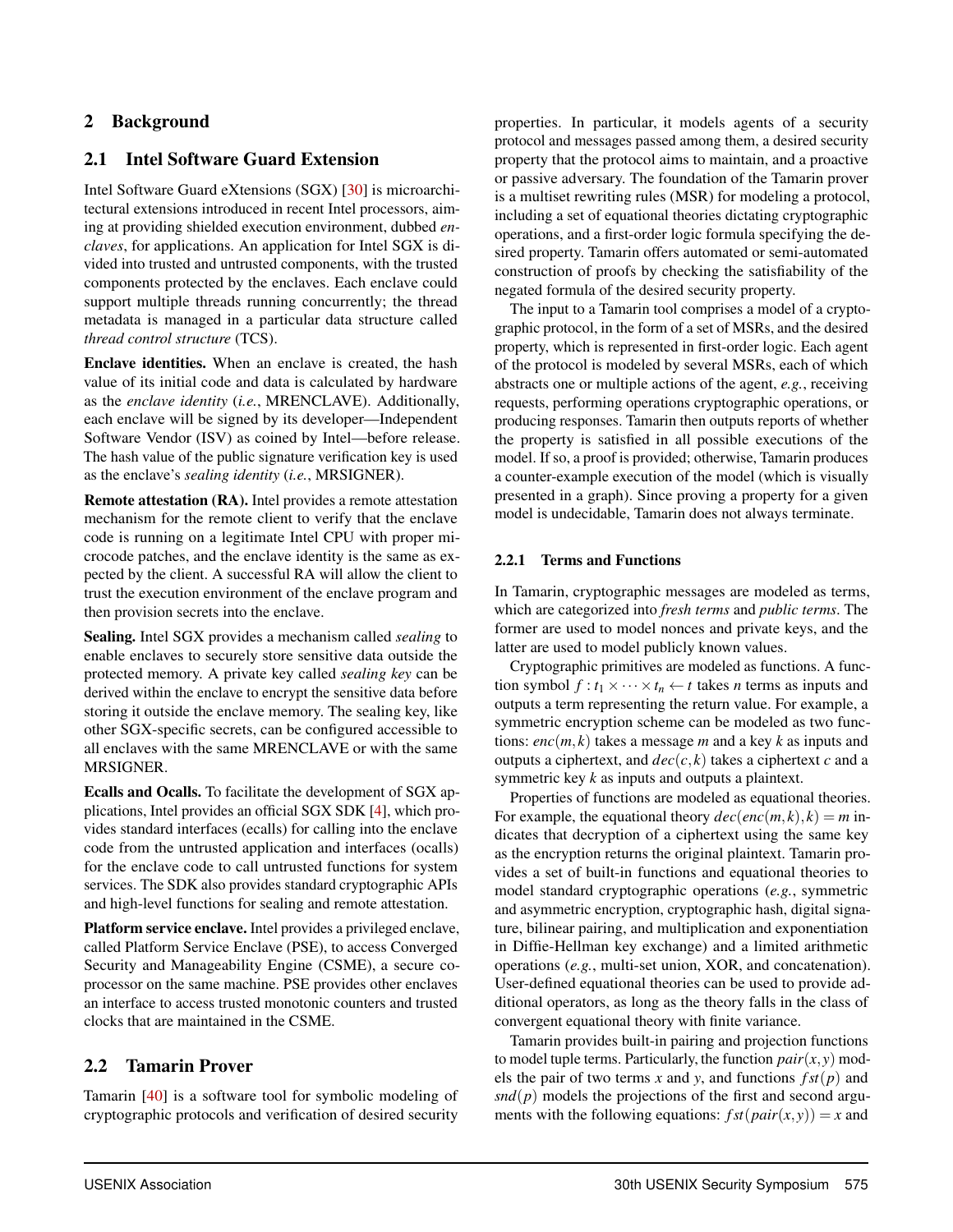$snd(\text{pair}(x, y)) = y$ . A tuple term  $\langle t_1, \ldots, t_n \rangle$  is represented as  $pair(t_1, pair(..., pair(t_{n-1}, t_n)...).$ 

### 2.2.2 Facts

The security protocol to be verified is depicted as a sequence of interactions between agents. The state of an agent is represented as a set of *facts*. Each fact models the information the agent holds, *e.g.*, a private key. A fact is of the form of  $F(t_1, t_2, \dots, t_n)$ , where *F* is the name of the fact, and  $t_i$  refers to a variable or a constant of the protocol. Note that from the fact, the adversary could not extract the variables  $t_i$  within. Hence,  $t_i$  can be private data. There are two types of facts: linear facts and persistent facts. Linear facts can be consumed only once by the agent during state transition (represented as MSR rules, which will be explained later), and thus they do not appear in all states of the transition system; in contrast, persistent facts persist during transitions. There are four special built-in facts: *Fr*, *In*, *Out*, and *K*. *Fr* is used to generate fresh random variable; *In* and *out* are used to receive and send data over public channel, respectively; *K* is used to directly add data to the adversary's knowledge base.

### 2.2.3 Multiset Rewriting Rules

The actions of an agent are modeled as multi-set rewriting rules, which dictate state transitions of the agent. Every rule consists of three components: the left-hand side component (a.k.a., *premise*), the middle component (a.k.a., *action*), and the right-hand side component (a.k.a., *conclusion*). Each of these components consists of a set of facts. Roughly, the premise serves as the input of the rule, the conclusion serves as the output, and the action are marked by action labels to log rule execution (a.k.a., instantiation). Each action label is tagged with variables that allow Tamarin to reason about the execution of the rule, in terms of relationship between the variables. In addition, *constraints* can be specified over the action labels to restrict the execution of the rule. An example of a Tamarin rewrite rule is shown as follows:

$$
[F1(t1), F2(t2)] - [Eq(t1, t2), Act1(t2)] \rightarrow [Out(t2)]
$$

where  $F1()$  and  $F2()$  are linear facts,  $Eq()$  is a constraint, *Act*1() is the label of the action, and *t*1, *t*2, and *t*3 are symbols. This rule specifies that if the agent has knowledge of the two facts *F*1 and *F*2 and the two related variables *t*1 and *t*2 are equal, the agent will send *t*2 to public channels.

### 2.2.4 Restrictions on State Transitions

A user of the Tamarin prover can explicitly exclude invalid execution traces in three ways: 1) restriction axioms, which are expressed in first-order logic. During the verification process, Tamarin considers only the model traces that satisfy the axiom; 2) type restriction prefix ∼. If a variable is prefixed

with the ∼ symbol, the rule cannot execute repeatedly with the same value of the variable; 3) implicit *pattern matching*, which dictates that two variables of a rule with the same name should be instantiated with the same value.

### 2.2.5 Properties and Proofs

Tamarin's property is expressed as first-order propositional logic over the action labels. With the help of timepoint variables, the relative order of action labels can be encoded as well. To prove or disprove a property, Tamarin maintains a system state as it explores valid traces of the model. A trace is maintained using a graph data structure with rules as nodes and fact dependencies (fact production and consumption) as edges. The system state consists of session variables, messages in the network, and the current knowledge base of the adversary. For the target property, Tamarin's goal is to either find a trace that contradicts the property or show that all traces satisfy the property.

Tamarin's proof algorithm begins with an empty system state. It first derives the negation of the target property, and assumes its premise, *i.e.*, the part to the left of the implication sign  $\Rightarrow$ , to be true. Then it instantiates all MSRs that can be applied given this assumption. Starting from these rules, Tamarin tries to build an execution trace of the model using a backward search algorithm [48]. In this process, Tamarin derives a set of constraints from the dependencies among facts, the ordering of action labels, the adversary's knowledge base, the variable relationship as specified in the target property, and other components of the model, such as type restrictions, pattern matching, helper lemma, and so on.

Based upon various heuristics implemented in Tamarin, one of these constraints is picked from the system state and resolved by Tamarin's constraint-solver. The resolution step produces further constraints or eliminates some of the existing constraints. A constraint can be satisfied from multiple source rules, thus building up multiple proof sub-case branches, each representing a potentially valid trace of the model. Users can additionally influence the proof process by adding *Helper lemmas*, *i.e.*, lemmas with the *reuse* annotations, in the model. These lemmas are added to the system constraints in the proof process. Each helper lemma needs to be proven by Tamarin first before being used as a constraint.

### 2.2.6 Adversary Model

Tamarin follows the Dolev-Yao Model [27] to define the capabilities of an adversary, which includes eavesdropping, creating, modifying (including combining or splitting), and replaying messages in a public channel. Additionally, the adversary is armed with message deduction and construction rules, which allows her to apply cryptographic rules or modelspecific knowledge to advance her current knowledge base.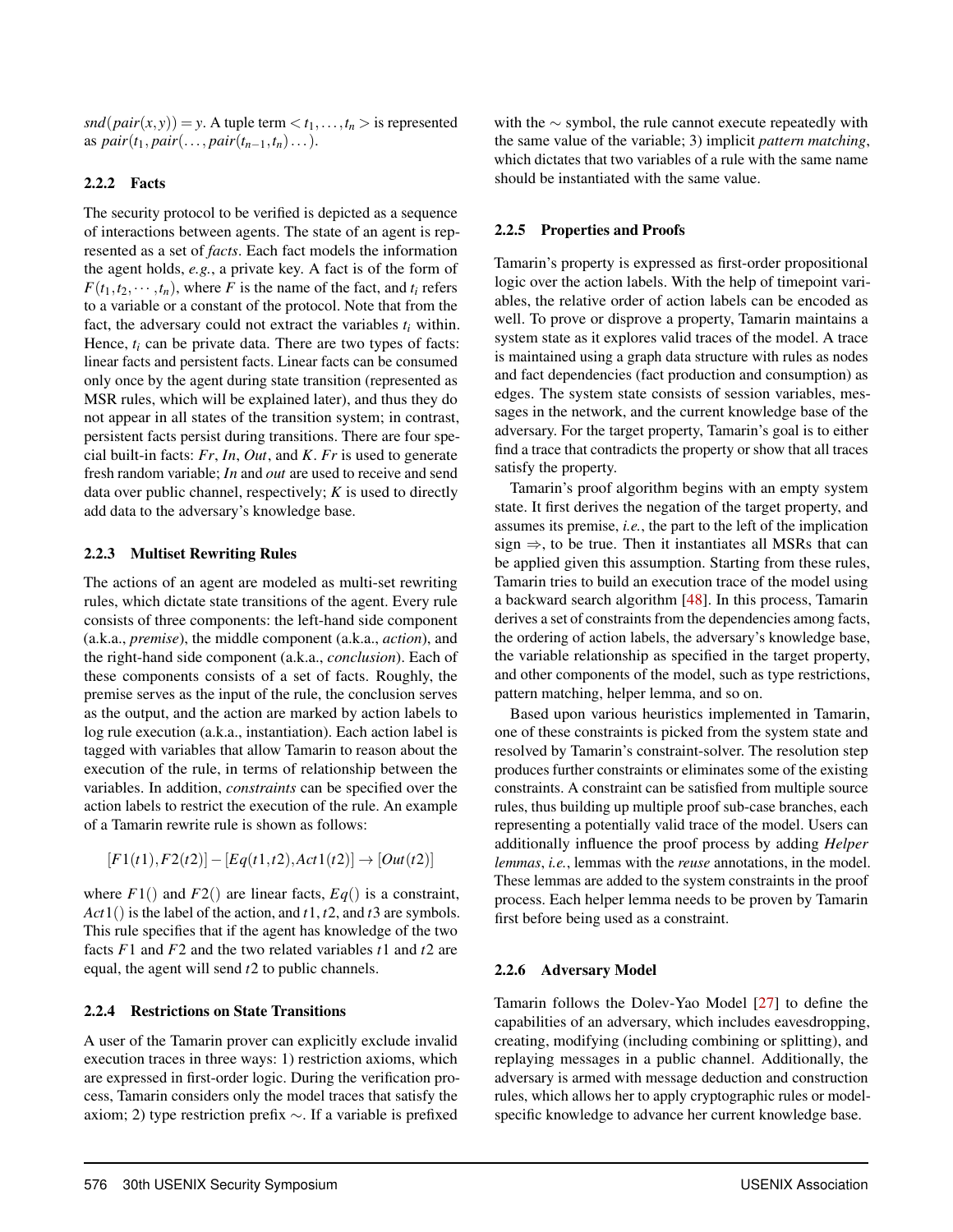### 2.2.7 Common Assumptions in Tamarin

As a symbolic verification tool, each Tamarin model inherits the following assumptions.

- The standard cryptographic primitives are perfect, *i.e.*, the only way to subvert decryption or forge signatures is to obtain the corresponding secret key. Hash operations are purely one-way operation and collision resistant.
- Each symbol or term is atomic that cannot be broken into multiple terms.
- Fresh variables (generated using fact  $Fr(.)$ ) are pure random variables and each instantiation is guaranteed to produce a unique value.
- Multiple operations within one rule execute as one unit. Tamarin does not consider interleaving of such operations in the proof process.
- Each declared variable in a rule is local, *i.e.*, variable used in two different rules with the same name are different.
- Tamarin can argue about relative ordering of a rule execution, but it cannot measure the elapsed time between two executions of rules.

# 3 Overview

## 3.1 Problem Statement

In this paper, we aim to address the problem of state continuity in the context of Intel SGX enclave programs. The concept of state continuity was proposed in the context of *protected modules* [18,28]—code running in isolated environments with limited APIs to the outside—isolated by a combination of hardware and software components. It states that the protected module must resume from the same execution state after TCB interrupts due to reboot or crash [41].

However, the TCB of SGX enclaves is more complex than that of protected modules. As a user-space TEE, SGX maintains its software TCB in the enclave memory, monotonic counters, and sealed storage. This TCB can be updated by any code inside the same enclave, whose execution states can be initiated, interrupted, suspended, and terminated by privileged software at any time and in an arbitrary order. As the execution of the TCB depends on the input data from the untrusted software (in the form of ecall parameters and ocall return values), the execution state can be easily manipulated. Moreover, even when such input data is encrypted and integrity protected, *e.g.*, monotonic counters, sealed storage, and authenticated messages, a previously used data can be replayed to the enclave program—bypassing decryption and integrity checks—and effectively rolling the TCB state back to a previous one. Nevertheless, the support of multi-threading in the software TCB makes the protection of state continuity even more challenging, as the execution integrity of the TCB can be affected by the interleaved accesses to global variables.

As such, we consider a more general definition of *state continuity* in this work: Specifically, we define states of enclave programs as data stored in the enclave memory (*e.g.*, global variables) and non-volatile memory (*e.g.*, monotonic counters) and persistent storage (*e.g.*, sealed data); and state continuity is a property of the enclave program, which states that the enclave program always executes on the *expected* state, even when the execution can be restarted, suspended, and interrupted arbitrarily by the privileged software, or interleaved with another concurrent enclave thread sharing the same set of global variables. Clearly, the traditional definition of state continuity is subsumed by ours.

# 3.2 Attacker Model

Following SGX's threat model, we assume that the OS and other privileged software is controlled by the adversary. In particular, the adversary can create new processes and threads, instantiate enclaves from an enclave binary, trigger ecalls to an enclave with arbitrary arguments and in arbitrary order, pause the execution of an enclave at a specific instruction, hijack ocalls and return arbitrary values to ocalls. This includes triggering concurrent ecalls with multiple threads as long as multi-threading is supported by the enclave binary. However, other SGX attacks such as side-channel attacks (*e.g.*, [55]), denial-of-service attacks (*e.g.*, [34]), and speculative execution attacks (*e.g.*, [17]) are not considered.

# 3.3 Overview

In this paper, we aim to tackle the verification of state continuity using symbolic verification tools, which have been previously used to verify security of cryptographic protocols but never applied to reason about system security. However, doing so encounters two major challenges:

First, one must convert semantics of software programs, such as branches, global and local variables, synchronization locks, as well as a variety of SGX primitives such as monotonic counters, sealed storage, derived keys, relationship between developers and enclave code, and adversary capabilities into Tamarin's MSRs. As the first attempt to achieve these goals, this work proposes new ideas of building models using Tamarin MSRs for each of these primitives.

Second, one must encode the desired state continuity properties into first-order logic that can be expressed by Tamarin lemmas. This work explores the modeling of state continuity properties using (1) one-to-one mapping between requests and responses, and (2) uniqueness of variables, messages and sessions.

In this paper, we use three case studies to illustrate the use of this method in the formal verification of state continuity properties for SGX enclave programs. In these three cases, the states of the enclave programs are maintained in the monotonic counters, global variables, and seal data, respectively.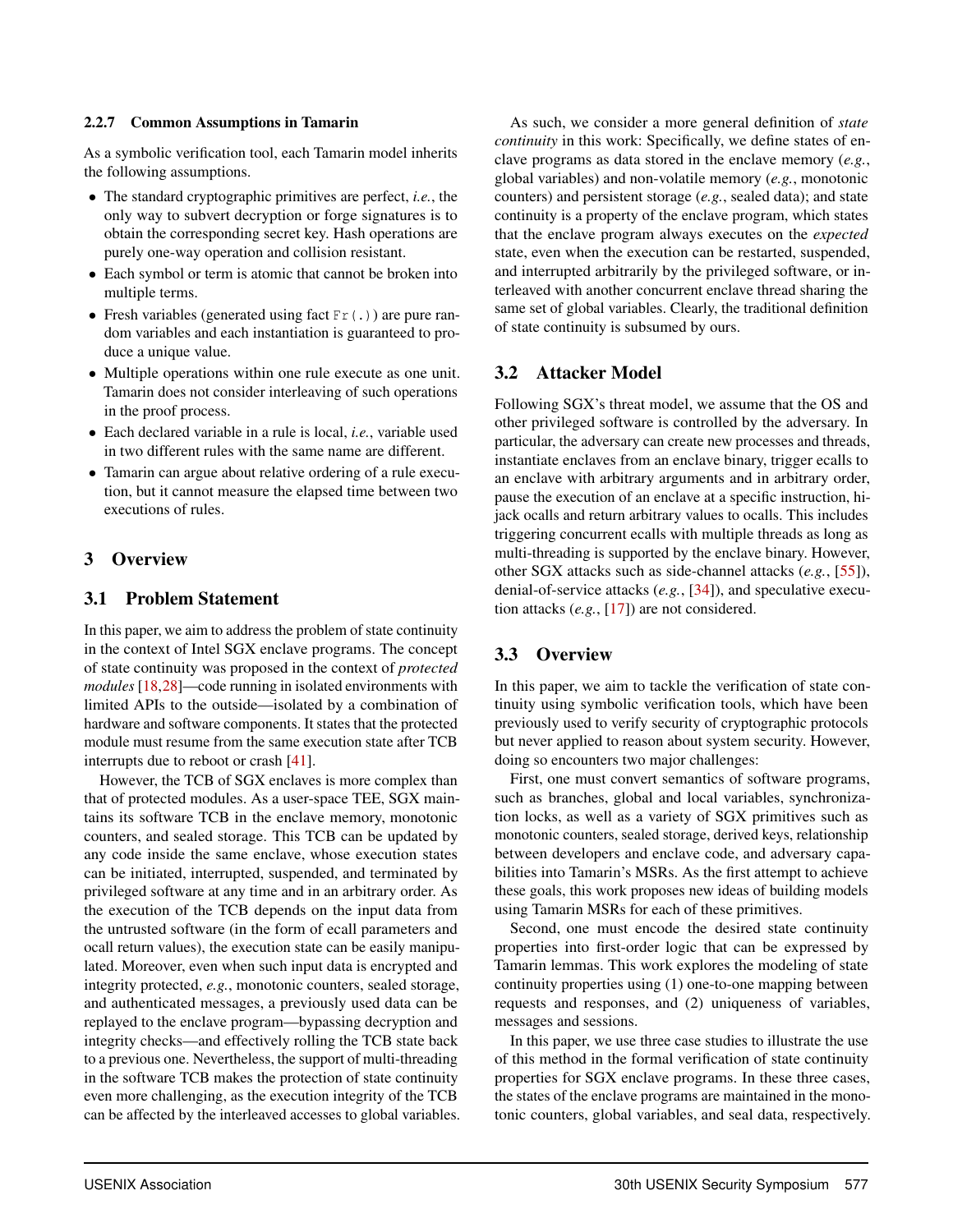The root cause of the problems varies. For instance, the TCB state may be different at the time-of-check from that at the time-of-use; in other cases, the TCB state may be replaced with a stale one due to improper rollback attacks. We will showcase how each of these state continuity issues can be modeled and verified.

## 4 Tamarin Models for SGX Primitives

Designing symbolic model for the SGX primitives require unconventional approach, as the execution model of Tamarin MSRs differs significantly from enclave code. In this section, we discuss the techniques and principles of building Tamarin models of each of the considered SGX primitives.

## 4.1 Structure of SGX Applications

An SGX application consists of a host program (untrusted) and an enclave binary (trusted). Every SGX application is developed by an Independent Software Vendor (ISV), who signs its enclave code and then deploys the entire SGX application to an SGX-enabled machine. One such a machine may run multiple SGX applications from different ISVs. At runtime, each SGX application is instantiated into a process; the process that executes the enclave code is called an enclave process.

Before modeling the operations of SGX applications, we first systematically model these entities and their relationships. For clarity, we use the terms *ISV*, *platform*, *enclave-binary*, and *enclave-process*, to denote an ISV, an SGX-enabled machine, the ISV-signed enclave code, an instantiated process from the SGX application.

The relationship among entities may be modeled in a layered network structure, which we call an *association network*. A node in an association network represents an entity (*i.e.*, a platform, an ISV, an enclave-binary, or an enclave-process). Each entity is modeled by one specific fresh term called *identity*, which is generated using an *Fr* fact. One example of forming entity association is shown in Figure 1. The top layer of the networks are the ISV entities, the second layer is the enclave-binary entities, and the third is the enclave-process entities. We denote the entities of same type as one *role*. Therefore, the identities of these entities are generated with fresh *role terms*; *isv*, *e*, and *p* are role terms. As a result, each role term instantiates into an distinct entity. The structure of the network may vary depending on the program to be modeled. When it is not necessary to include certain entities of a network, omitting them from the model may be beneficial: (1) it makes the proof of the model more efficient, and (2) the resulting model becomes more general.

An association network can be modeled as a sequence of rules, fact properties  $(\S2.2.2)$ , and restrictions on state transitions  $(\S2.2.4)$ . Besides generating the identities, the rules collect a set of role terms, called *association*, to maintain



Figure 1: An example of a multi-layer association network. The network on the right suggest that one platform runs multiple ISV-deployed programs; each ISV may have multiple enclave-binaries; one enclave-binary is instantiated into multiple enclave processes.

the association information about the entities. *Association facts*, in the form of  $F_{assoc}^{ij}(assoc^i)$ , propagates the association information from rule at layer *i* to the rule at layer *j*. Also note that there can be multiple role terms at any layer. Each rule at the top layer has an *association* containing its role term. With the association fact  $F_{assoc}^{ij}(assoc^i)$  passed from a parent rule *i*, the rule at layer *j* produces its association set  $\hat{a} s s o c^{j} = a s s o c^{i} \cup RT^{j}$ , where  $RT^{j}$  is the set of role terms at layer *j*, and pass it to the rule at the next layer *k* using the association fact  $F_{assoc}^{jk}(assoc<sup>j</sup>)$ .

As persistent facts, association facts can instantiate unbounded number of instances of role terms at the next layer. As shown in Figure 1, the top rule can be instantiated unbounded number of times producing unbounded instances of ISVs. For each of the ISV instances, the association fact can be passed down to the second rule to generate unbounded number of enclave-binary instances. As a result, the second rule observes a collection of enclave-binary instances under each ISV instance forming an unbounded networks of entity association. A similar procedure from second rule to the third rule manifests into unbounded 3-layer networks.

The association network structure is crucial to the modeling of enclave thread, scope of variables, and owner-policies, which will be detailed soon.

# 4.2 Enclave Threads

An enclave-process can be configured to support a single enclave-thread or multiple concurrent enclave-threads. We introduce a specific fact, *ecall fact*, in the form of *Fecall*(*assoc<sup>p</sup>* ) where  $assoc<sup>p</sup>$  is the association set of the enclave-process layer rule that initiates this thread. An ecall fact can be either linear (for single threaded execution) or persistent (for multiple threaded execution).

Each enclave-thread is modeled as another sequence of rules. The first rule of the sequence takes in an ecall fact to initiate the enclave-thread execution. Distinct facts, named as *thread facts*, of linear type are designated between each pair of consecutive thread rules. A thread fact from thread rule *i* to thread rule *j* is in the form of  $F_{thread}^{ij}(assoc^{p} \cup \{t\}, state)$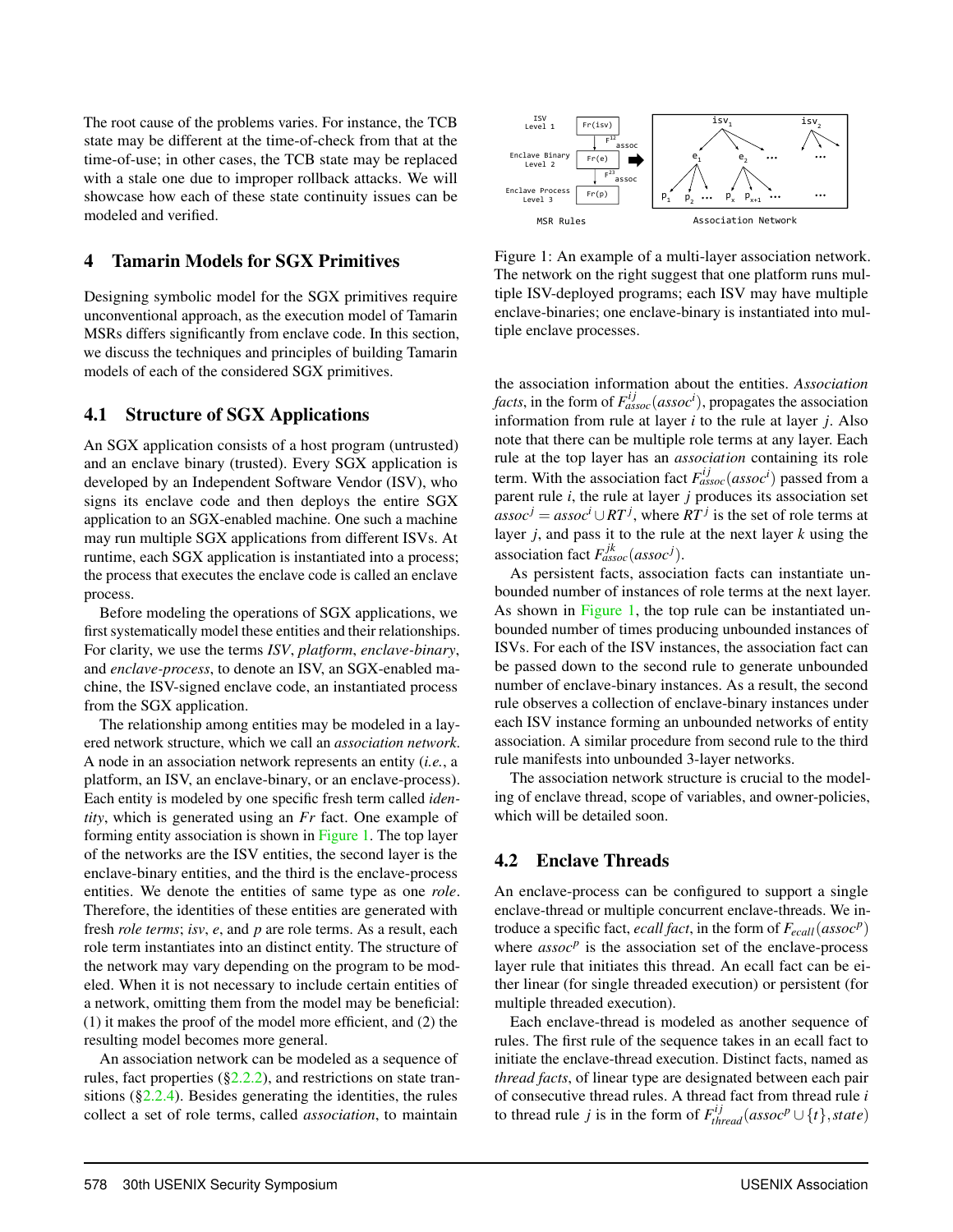

Figure 2: Example Tamarin code of two ecall E1 and E2. The dark and dashed arrow denote thread facts; the latter is used for branched rules. The dotted arrow represent communication between rules A and B of E1 to a monotonic counter rule M.

where *t* is the enclave-thread role term created using *Fr* fact at the very first enclave-thread rule, and *state* records the state of the enclave-thread during the thread execution. We omit the enclave-thread role term for single threaded enclave for model efficiency and keep only *assoc<sup>p</sup>* as the association set.

As linear facts, thread facts enforce a single instance of each thread rule forming a sequence, whose order is defined by the order of the thread facts that are passed from one rule to another. Each thread fact between a consecutive pair of thread rules is assigned a unique name to enforce a sequential fact dependency  $(\S2.2.5)$ , resulting in a sequential execution of thread rules.

We use sample enclave ecalls E1 and E2, as shown in Figure 2, throughout this section to illustrate many primitives. Particularly, E1 is modeled as a 3-layer association network, with the top layer representing an ISV; the second layer representing user, enclave-binary and the platform; and the third layer representing the enclave-process. Similarly, E2 is modeled as another only one layer association network with role term p\_id for enclave-process.

The sequences of rules  $A \rightarrow B$  and  $P \rightarrow Q_i$  if  $\rightarrow R/P \rightarrow Q_e$  lse model ecall E1 (single-threaded) and E2 (multiple-threaded), respectively. The rules Q\_if/Q\_else are used for branching  $(\S4.8)$ . As the very first rule of both threads, the ecall fact ECall at A1 and at P1, provides necessary association information and thread data to start the thread. Further, the thread fact Thread\_AB (at A6, B1) in ecall E1, and the thread facts Thread\_PQ (at P7, Q\_if1), Thread\_QR (at Q\_if7, R3, Q\_else1), and Thread\_RS (at R7), in ecall E2, carry the association information and thread data throughout the thread rules.

For an enclave-thread configured to run as a single-thread, it should also be allowed to start again once the single thread finishes its execution. To restart the thread, the ecall fact will be instantiated again in the end rule of the sequence. For example, in Figure 2, the ecall fact at  $AI$  in ecall  $E1$  is produced again in the end rule B to allow unbounded sequential threaded runs. On the other hand, multi-threading is supported by default when the ecall fact is persistent.

## 4.3 Scope of Variables

In SGX processes, roughly, each variable has one of the two types of scopes: local (exclusive to one thread) or global (shared between enclave threads). In this section we describe how we utilize the association network and enclave-thread construction to model the scope of variables.

One way to model a local variable is to keep it in the term *state* of the *thread facts*. It is local because a linear *thread fact* can be instantiated only once and can be consumed only in the following thread rule instance. For example, *thread facts* Thread\_PQ, Thread\_QR and Thread\_RS in the example ecall E2 carry local\_a and local\_b as the local thread data.

A more generic way to model local and global variables is induced by *pattern matching* (§2.2.4) over association set of thread facts. Specifically, we model local and global variables in the forms of  $F_{local}(assoc P \cup \{t\}, var_l)$  and  $F_{global}(assoc^p, var_p)$ , respectively. Here *assoc*<sup>*p*</sup> is the association set of an enclave-process while *var<sub>l</sub>* and *var<sub>p</sub>* are the local and the global variables for an enclave-thread with role term *t*.

For illustration, consider two facts  $F_1 (assoc^p \cup \{t_i\}, var_{t_i})$ produced at a thread rule with a thread instance *t<sup>i</sup>* , and  $F_2(assoc^{p_i}, var_{p_i})$  produced at the enclave-process layer rule with enclave-process instance  $p_i$ . If all the facts received at the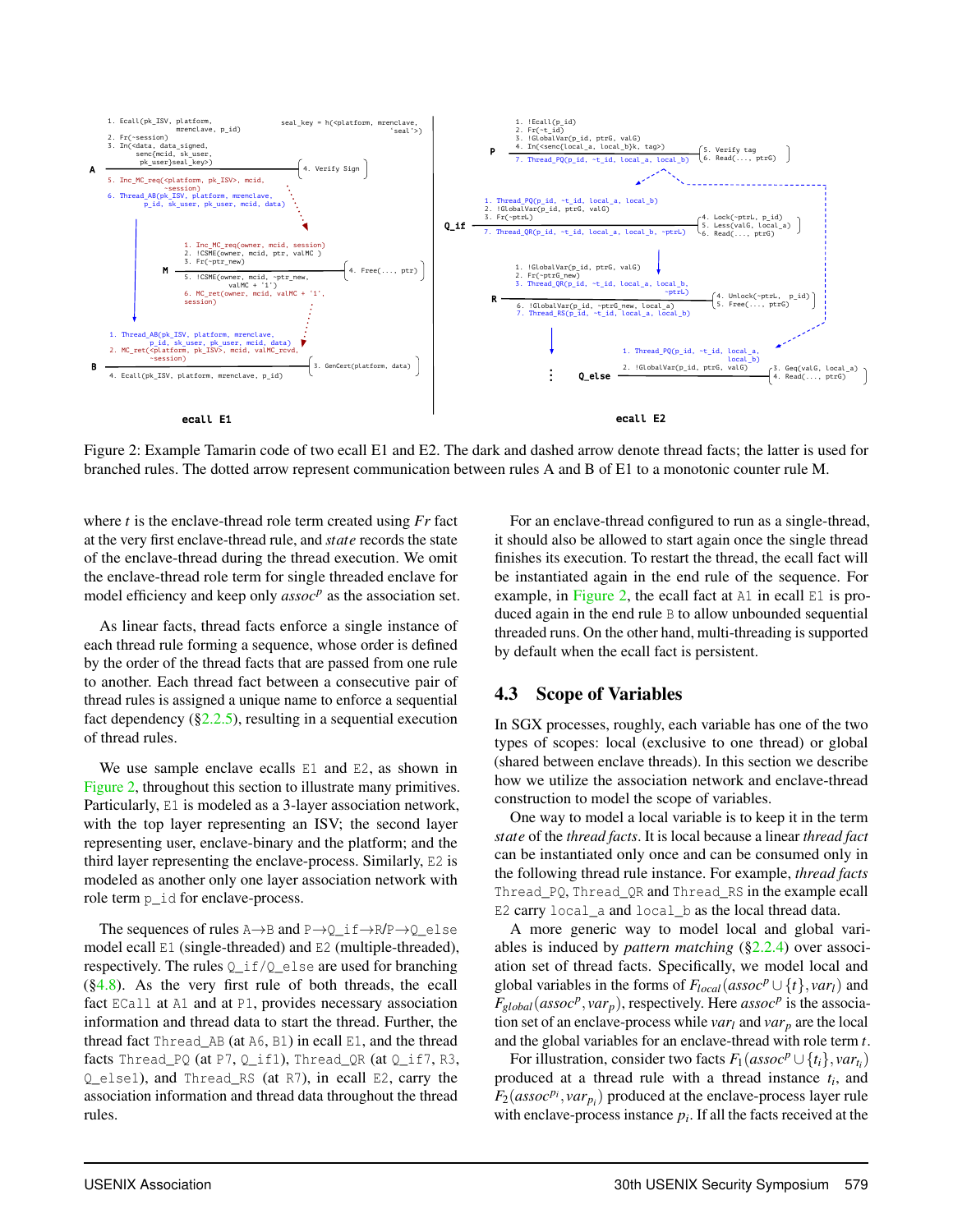thread rule are modeled to pattern match with the variables of the thread facts, the fact  $F_1$  can only be consumed in the thread instances  $t_i$  but not in any other thread with instances, *tj* , due to the violation of pattern match constraint, *i.e.*, the inequality of thread identity instances  $t_i \neq t_j$ . Thus, the facts *F*<sup>1</sup> and *F*<sup>2</sup> maintain local and global data, respectively.

When using global facts of linear type to model global variable, a rule modeling a *read* or *write* operation on the global variable requires the same global fact to be in both its premise and its conclusion. If it is not produced in the conclusion, the global fact will be consumed and removed from the system state, resulting in the loss of the global variable.

However, having a global fact in both the premise and conclusion is quite inefficient as it creates a cyclic fact dependency leading to increased verification time. A more efficient way of modeling global variables is through pointers. Pointer version of global facts is in the form of  $F_{global}(assoc^p,ptr, var_p)$ . A pointer version of the global variable partially avoids the dependency by requiring the global fact to appear only in the premise for a *read* operation. Particularly, pointer version global fact is modeled as a persistent fact is associated with a unique random value acting as a pointer *ptr* to each declared or updated value of the variable. Note that the persistent facts of the global variable with old values persist in the system state and can be read even after a persistent fact of the global variable with a new value is produced later. To handle this, the following two restriction axioms, 1 and 2, are introduced to preserve the consistent read-write behavior of the global variable.

Restriction 1:

|                | All Read (owner, ptr, ) @t1 & Free (owner, ptr, ) @t2<br>$==>$ #t1 < #t2             |  |  |  |  |  |  |  |  |  |
|----------------|--------------------------------------------------------------------------------------|--|--|--|--|--|--|--|--|--|
| Restriction 2: |                                                                                      |  |  |  |  |  |  |  |  |  |
|                | All Free (owner, ptr, ) @t1 & Free (owner, ptr, ) @t2<br>$=$ $\Rightarrow$ #t1 = #t2 |  |  |  |  |  |  |  |  |  |

The owner variable in Read and Free action-labels is introduced for access control, *i.e.*, which entities can access the global variable. The owner variable is declared with a tuple of identities as described in  $\S 4.5$  and  $\S 4.6$ . Each ptr variable instance points to one update of the global variable. The restriction axiom 1 prohibits reading (action-label Read) of old values after an update (action-label Free) while the restriction axiom 2 ensures consistent updates of the same global value. In summary, the restriction axioms enforce that after the global variable fact is updated with a new pointer and value, the facts with old pointers and values can neither be read nor be updated.

## 4.4 SGX Keys Derivations

An enclave can use the EGETKEY instruction to derive secret keys from the hardware, including sealing key for encrypting sealed data, report keys for local attestation, and provisioning key for remote attestation. ISVs may choose to enable key sharing between enclave threads with the same MRSIGNER (an ISV) or the same MRENCLAVE (enclave-binary).

To model the accessibility of the derived keys, the related association set is used during the key derivation. Since the association set is accessible only to the associated entities (fact properties  $\S2.2.2$ ), it can also be used as secrets for deriving secret keys. Hence, entities that are allowed to have shared keys will have the same association set for deriving the same keys.

Derived keys shared between enclave threads with the same MRSIGNER on a platform can be modeled using the identities from the association set, *e.g.*, {*plat f orm*,*isv*}. Consider three enclave thread instances, *t*1, *t*2, *t*3, under the same MRSIGNER, *i.e.*, the same ISV instance  $isv_i$  and the same platform instance, *plat f orm<sup>i</sup>* . The descendant threads will inherit the same association set and thus can derive the same keys. Within these enclaves, the derivative values  $h \left( \frac{\rho}{\epsilon_1} \right)$  *lat form<sub>i</sub>*, *isv<sub>i</sub>*,  $'$  *report'* >) and  $h \left( \langle \text{plant form}_i, \text{is} v_i, \text{'} \text{seal'} \rangle \right)$  can be treated as shared report key and sealing key, respectively, among enclave threads  $t_1, t_2, t_3$ . Central to the confidentiality of the derived key is to keep at least one of the identities (platform in this case) secret in the derivation throughout the model.

The built-in hash operation *h*(.) is pure collision and preimage resistant. These properties ensure that the derive keys are unique and cannot be interchanged across derived uses. The variable scope principle described in §4.3 ensures that the seal key with  $isv_i$  cannot be accessed by other enclaves with a different *isv<sup>j</sup>* .

## 4.5 Monotonic Counters

Intel provides monotonic counters (MC) to enclaves (through PSE) to prevent rollback attacks. Once created, the values of the MCs will only get increased monotonically. An MC can be created, read, and incremented. Therefore, we model MC by creating one rule for each operation. The enclave-thread and MC communicate using a linear fact to establish a private channel. To ensure one-to-one mapping of the request and response MC counter we include a fresh variable *session* in the communication fact.

The MC memory is abstracted with a dedicated fact in the form of !*FCSME*(*owner*,*mcid*, *ptr*, *counter*\_*val*) where *owner* represents the owner policy defined for MC, *mcid* is the unique identity of the counter, the pointer *ptr* and the variable *counter*\_*val* hold the reference and value of the counter, respectively. This fact is used only in the MC rules. In the MC creation request, enclave-thread use identities from association set to initiate !*FCSME* with desired owner policy. Across the three MC rules, the same owner binding also ensures that only one copy of CSME memory fact, !*FCSME*, is used to hold consistent values of MC. The MC create rule returns a unique fresh *mcid* for enclave thread to keep and use later for *read* and *increment* requests.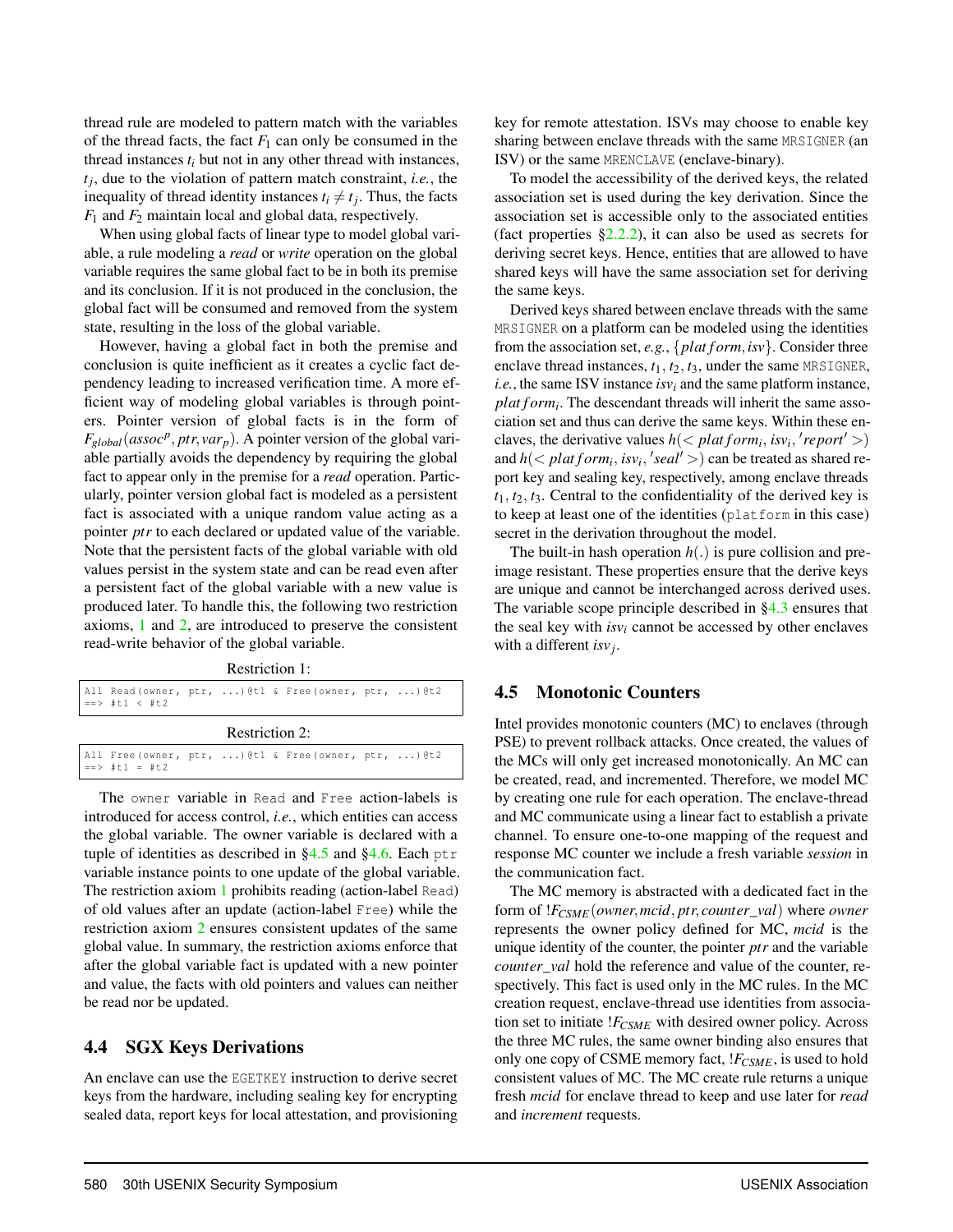We utilize the operator '+' (multiset union) over symbols from Tamarin's built-in multiset package to model addition operation over counters. The operator '+' along with restriction axiom logic, allows comparison (greater, less, equal) of any two symbols. The *increment* operations on counters can be modeled by rules that consumes a !*FCSME* with a counter value *x* in its premise and produces another counter fact with value  $x+1'$  in its conclusion. The restriction action-labels Read and Free, as described in §4.3, are used to enforce counter to increase monotonically and maintain a consistent counter value for *read* and *increment* operation.

For example, the rule M of ecall E1 (Figure 2) acts as *Increment* MC rule. The fact CSME(owner, mcid, ptr, valMC) (at M2, M5) models the CSME memory. The owner-policy term, owner, received in the private channel fact Inc\_MC\_req (at M2) as <platform, pk\_ISV> (at A5) binds the CSME memory with the same signing key policy—one MC for all enclave-threads with the same signing identity (pk\_ISV) for a given platform (platform).

## 4.6 Sealed Storage

With a sealing key, an enclave can store and retrieve the encrypted sealed data to and from untrusted storage via public channel modeled by Out (.) and In(.) facts, respectively. This allows the adversary to perform potential rollback attacks if applicable. In ecall  $E1$  of Figure 2, the received sealed data is encrypted with the sealing key derived from the platform secret and enclave-binary identities; this means the MREENCLAVE sealing owner policy is used. To use MRSIGNER sealing policy, the secret key can be derived with platform and ISV identities as described in §4.4.

# 4.7 Locks

Following Kremer and Künnemann [37], we model locks using restriction axioms. It introduces two action-labels, Lock(pointer, association) and Unlock(pointer, association) to the rules acquiring and releasing locks. The first variable in the action-label is a random pointer variable which establishes a unique pairing of the lock and unlock action-labels. The pointer is passed on with *thread facts* all the way through ecall sequences of rules from lock-acquire to lock-release actions. All instructions covered in these rules are locked per owner instance. The second variable associates the lock with entities that use the lock (*e.g.*, a single enclaveprocess layer lock among multiple threads).

The restriction axiom shown below utilizes time points, random pointer variables, and entity identities to enforce the correct lock behaviors. For the case when  $#t1 < #t2$ , the variable *ptr*\_1, *ptr*\_2 represent pointers and *owner* represent the owner entity identity. The constraint at line 3 prohibits overlapping of two different lock-unlock pairs. The constraint at line 4 prohibits creating two lock-unlock pairs with the same

| <b>SGX Threat model</b>                                                                            | <b>Realized by</b>                                                                                                                                                                               |  |  |  |
|----------------------------------------------------------------------------------------------------|--------------------------------------------------------------------------------------------------------------------------------------------------------------------------------------------------|--|--|--|
| Thread and process instantiation                                                                   | Using a thread policy based on the<br>ecall facts $(F_{ecall})$ in the first en-<br>clave thread rule and binding ecall<br>sequences of rules using <i>thread</i><br>facts $(F_{thread})$ (§4.2) |  |  |  |
| Permute or reorder ecalls                                                                          | Modeling the first enclave thread<br>rule open to executability without<br>order dependencies of timepoints<br>and facts                                                                         |  |  |  |
| Pause enclave execution at instruc-<br>tion level                                                  | Modeling instructions in individ-<br>ual rules and utilizing atomic rule<br>executability $(\S2.2.7)$                                                                                            |  |  |  |
| Read access to ecall returns; Read-<br>/Modify access to ecall or ocall ar-<br>guments and returns | Arguments and returns<br>pass<br>through public channel                                                                                                                                          |  |  |  |
| Replay, modify of sealing, ecall or<br>arguments and returns                                       | Public channel use in combination<br>Tamarin's built-in Dolev Yao ad-<br>versary capabilities                                                                                                    |  |  |  |

Table 1: SGX threat model construction

pointer. These two constraints effectively establish a unique pair instance *lock*@*t*1 and *unlock*@*t*3 with pointer instance *n*. Constraints at line 5-6 enforce any other lock-unlock pair, represented by pointer variable *ptr*\_2, must occur either before or after the lock-unlock pair established at line 3-4. Line 7 covers the other possible order of two arbitrary lock instances in the premise. Particularly, the lock behavior enforced at lines 2-6 for  $\#t1 < \#t2$  also applies to the order  $\#t2 < \#t1$ . Finally, line 8 completes the lock constraints by freely allowing a single lock instance to be applied anywhere in the model.

```
1. All Lock (ptr_1, owner) @t1 & Lock (ptr_2, owner) @t2
      == >
2. ( #t1 <# t2
3. \& (Ex Unlock (ptr_1, owner) \& Etl <#t3 \& #t3 <#t2<br>4. \& (All Unlock (ptr 1, owner) \& = = > #t=#t3)
4. \& \text{(All Unlock (ptr_1, owner) @t ==> #t = #t3)}<br>5. \& \text{(All Lock (ptr 2, owner) @t ==>)}& 0.11 Lock (ptr_2, owner) 0t ==#t <# t1 | #t =# t1 | #t3 <# t)
6. \& \text{ (All Unlock (ptr_2, owner) @t ==>}#t <# t1 | #t3 <# t | # t3 =# t)
            )
    )
7. | #t2 <# t1
8. \mid \# t1 = \# t2
```
In ecall E2, the restriction axiom action-labels Lock( $\sim$ ptrL, p\_id) and Unlock(~ptrL, p\_id) enforce a per process lock (with p\_id representing the enclave-process identity), which locks all the operations of  $Q_i$  if and R rules.

# 4.8 Common Programming Primitives

Some common programming data structure—an *append only* indexable-database and control structures—loops and branching are expressible in MSR encoding.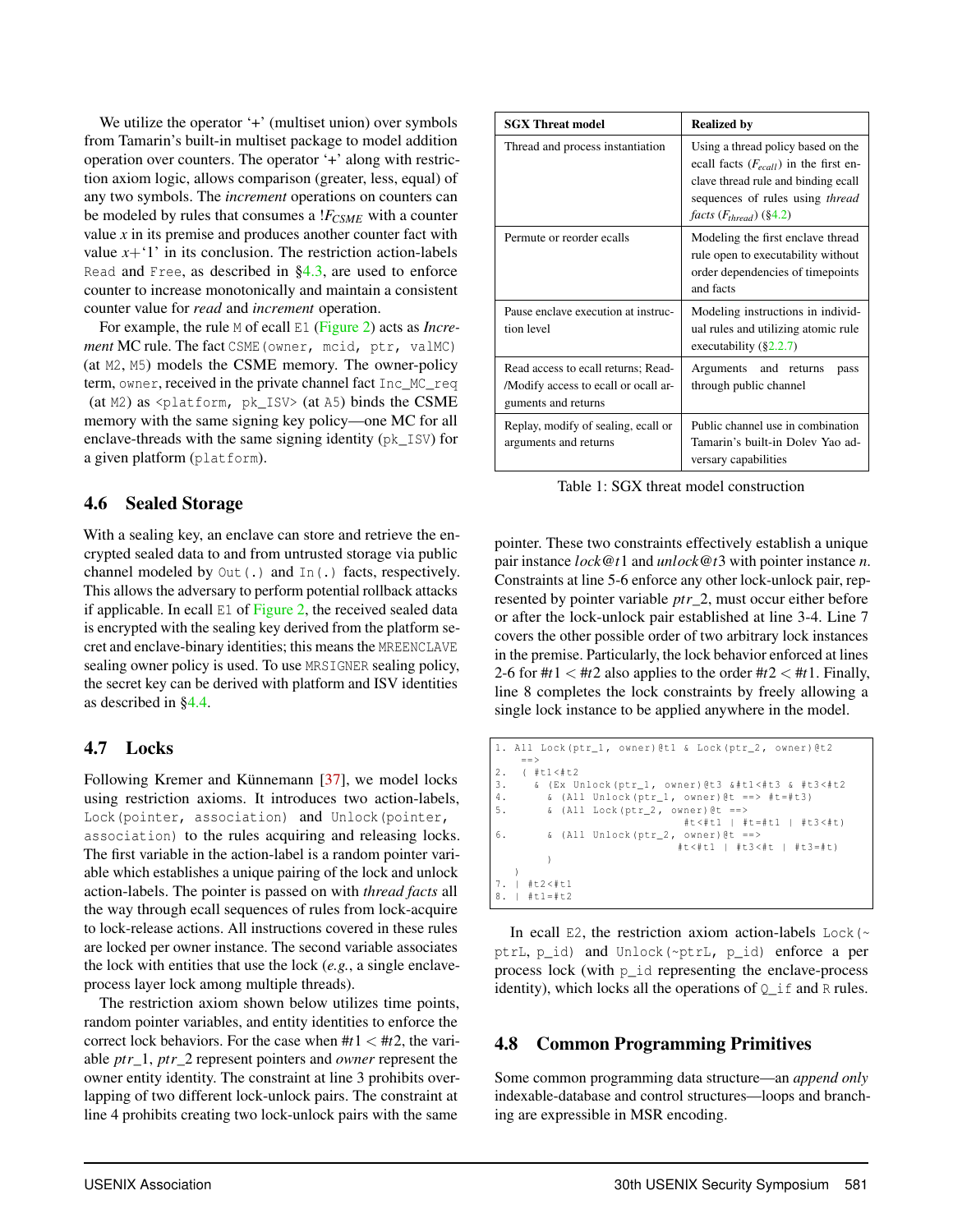Indexable-database. Consider a rule as shown below where the database and the counter facts are initialized as !*DB*(*owner*,'0',nil), !*Counter*(*owner*, *ptr*,'1') in a separate rule with *ptr* as a fresh term; *owner* to encode owner policy the database fact.

> $[In(data), Fr(ptr_{new}), !Counter(owner,ptr,i),$ !*DB*(*owner*, *i*, *x*)] −[*Free*(*owner*, *ptr*)] →  $[!Counter(ptr<sub>new</sub>, i+1), !DB(owner, i, data)]$

The addition operation is abstracted with '+' multiset union operator. The action-label *Free*(*owner*, *ptr*) restricts the counter value to increase monotonically using the restriction axiom as described in §4.3. An abounded instantiation of the rule will introduce the unbounded copy of database fact in the system state with *data* received from other sources (public channel in this case) and unique counter values as indexes. Any receiving rule can utilize *pattern matching* to ensure that the received database fact's index matches with the requested index received from other sources. This approach models a *readable* and *append-only* key-value database, as the persistent fact cannot be deleted from Tamarin system once introduced.

Loops. In the rule described for the indexable database, the fact *Counter* creates a loop where each instantiation of the rule represents one iteration of the loop. Therefore, a loop is modeled with a persistent counter fact which consumes a value *i* in its premise and produces the the same fact with value  $i+1$ <sup>'</sup> in the conclusion. Restriction over the actionlabel *Free*(*owner*, *ptr*) controls the monotonicity of the loop. However, this approach models an infinite loop. In order to limit the loop to maximum *n* iterations, an action-label  $Log(i)$  can be added to the rule's action with restriction axiom  $∀ Log(i) ⇒ not(∃ i = n + z) where n represents '+' operator$ applied over symbol '1' *n* times. The axiom enforces that after reaching a counter value of *n*, further addition for any value of *z* is not allowed.

Branching. Consider an enclave-process modeled as a sequence of three rules r1→r2→r3. To introduce a branch in place of r2, replace the rule r2 with r2\_if and r2\_else rules with the *if* and *else* conditions enforced with actionlabel controlled by restriction axioms in the rule's action part. Identities are passed on via a linear thread facts as described in §4.3 in both rules. Since only one of the *if* − *else* conditions will be true, only one of the  $r1\rightarrow r2$  if  $\rightarrow r3$  or  $r1\rightarrow r2$  else sequence will be realized at a time.

For example, in ecall E2 of Figure 2,  $Q$  if and  $Q$  else rules models a *if* − *else* statement. The restriction axiom action-label Less(valG, local\_a) (at Q\_if5) enforces valG < local\_a and Geq(x, y) (at  $Q$ \_else3) enforces val $G \geq 1$  local a. For each instance of an enclave-thread, only one of the condition holds true based on the enclavethread specific instances of local variable local\_a and the global variable valG.

## 5 Case Studies

In this section, we present three case studies to showcase our approach towards automated verification of state continuity.

## 5.1 State Continuity w/ Monotonic Counters

Hyperledger Sawtooth [1] is a permissioned blockchain framework to build customized decentralized applications. Sawtooth supports multiple consensus protocols, including a Proof-of-Elapsed-Time (PoET) that leverages Intel SGX to ensure each node's fair participation in the consensus protocol. PoET protocol works in two phases: the sign-up phase and the election phase.

To join the distributed network, a node launches an enclave which generates a pair of asymmetric keys and sends the public key certificate (together with a linkable attestation signature) to the network. Thus the identity of an enclave (and the node) can be uniquely identified by the certificate. Additionally, a trusted MC will be created to enforce unique PoET certificate generation per node. After this sign-up phase, the node qualifies for the node election phase.

The election phase of Sawtooth V1.0.5 [3] is described in Figure 3. Two ecalls are implemented to allow the node to participate in the block leader election. The first ecall CreateWaitTimer (CWT) performs three major steps. First, it records the current time as the reference start time using trusted time API time\_ref and generates a random time duration as wait\_duration that the nodes must wait. Second, it increments the associated MC and records the counter value in MC\_ref. Third, it encapsulates time\_ref, MC\_ref, and wait\_duration in an object waitTimerObject, which is signed with the private key of the node and transferred out to the application, so that the node can wait outside the enclave for the wait duration before invoking the second ecall.

The second ecall CreateWaitCertificate (CWC) performs several checks to ensure the fairness of the protocol: First, it unseals the approved sign-up data created during the sign-up phase. Second, waitTimerObject is verified with PoET node's public key to ensure the integrity of encapsulated variables. Third, the latest MC value is read and compared against the reference value. Fourth, by reading the current time, it calculates whether the elapsed time is greater than the expected wait duration. Only after all the checks pass does the enclave generate a PoET certificate to establish the proof of the elapsed wait time. Before returning, the MC is incremented in order to prevent another certificate generation without any wait time. Once the certificate is broadcasted into the peer-to-peer network, the node with the certificate of the smallest wait duration wins the round and is allowed to publish a block in the ledger.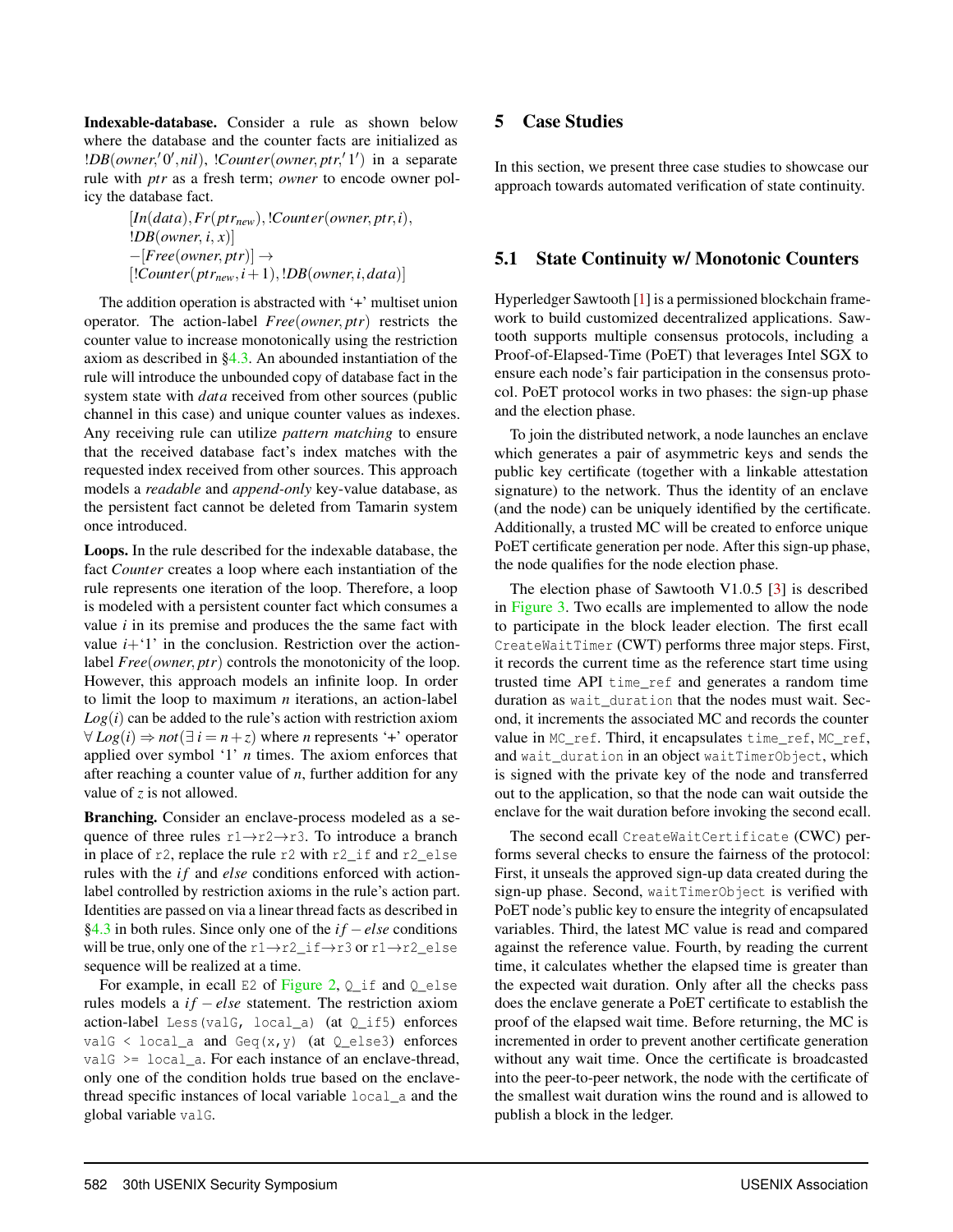

Figure 3: Protocol workflow of Sawtooth PoET.

### 5.1.1 Tamarin Model

We model one ISV and multiple nodes in the blockchain network. The association network has three layers: *ISV*, *Platform*/*MRENCLAVE*/*Users*, and *enclave-process*. The ecall CWT is modeled as a sequence of two rules and CWC is modeled as three rules. MC is modeled in the same way as described in §4.5. MC counters are associated with the same MRENCLAVE owner policy. The ecall CWT receives sign-up information, and returns the reference MC value and its signature, and the sealed sign-up data, which will be used by the ecall CWC. CWC performs checks of the input data, and generates a certificate if all checks pass. The wait operation is abstracted away.

Rules representing critical events are designated with specific action-labels. For example, the CWC rule for generating the certificate generation event is marked with the action-label PoETCertificate\_valMC(platform, MC ref), where platform represents the node's identity and MC ref is the reference MC value obtained from the MC.

In order to aid the termination of the proof, we also included two helper lemmas (see  $\S2.2.5$ ). The first lemma states that each MC read or increment rule instance must have a corresponding antecedent MC create rule instance. The second lemma ensures that the MC must increase monotonically.

## 5.1.2 Security Property

The security property studied here is to ensure fairness of the protocol. Specifically, for each CWT ecall, only one CWC is allowed to generate a certificate after the duration has passed. This is enforced by the increasing MC values. The applications state transits in the following sequence:

- 1. MC value is less than the reference value  $\Rightarrow$  the certificate is not generated yet;
- 2. MC value equals the reference value  $\Rightarrow$  generate the certificate and increment the MC value;
- 3. MC value is greater than the reference value  $\Rightarrow$  Abort (certificate as already been generated).

The property, as shown below, states that a node cannot generate two certificates with the same MC\_ref.

All PoETCertificate\_ex (platform, MC\_ref) @t1 & PoETCertificate\_ex ( platform , MC\_ref ) @t2  $==> #t1 = #t2$ 

## 5.1.3 Analysis Results

For the vulnerable version V1.0.5, Tamarin shows that the security property does not hold. In the proof graph, process identity helps in tracking different enclave-processes. The attack is shown by instantiating two parallel enclave-processes, with shared MC, which can read the same reference MC value using read API before certificate generation. The detailed attack graph, produced by Tamarin, is shown in Appendix B for readers of interests. The vulnerability exists due to using a non-incremental API, sgx\_read\_monotonic\_counter, to gauge the certificate generation state, especially one where an adversary can repeat this state by exploiting multiple enclaveprocesses. We have confirmed the attack validity in the Sawtooth SGX code.

The vulnerability is fixed in the latest version of Sawtooth [2] by revising the implementation of the ecall CWC. Specifically, the call to sgx\_increment\_monotonic\_counter was moved to the beginning of ecall. This prevents the second concurrent ecall from generating the certificate without increasing the counter. We accommodate the change into the Tamarin safe model by replacing *Read* MC API with *Increment* API and omitting the *Increment* MC API after successful certification generation. After this change, the desired property is proved. That is, only one certificate with unique reference MC value can be generated per node per election round.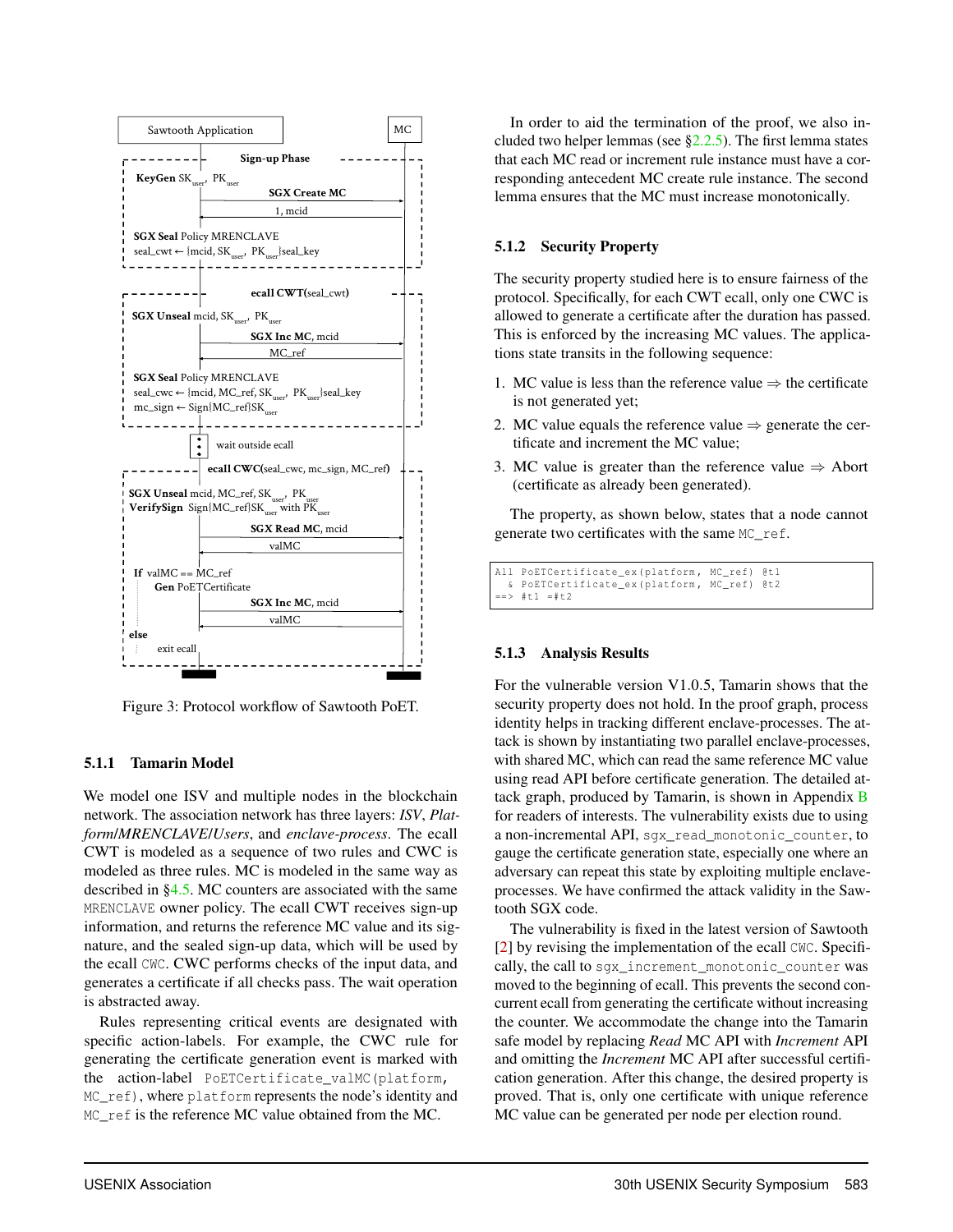## 5.2 State Continuity with Global Variables

SGXEnabledAccess [19] is a secure remote monitoring framework for IoT devices. Due to limited computing power and resources of the IoT devices (*e.g.*, Samsung SmartHome), the collected IoT data is often sent to a remote cloud server for further processing. One application of such a framework is remote patient monitoring. Personal vitals of a patient are collected by several IoT devices' sensors and aggregated by a trusted broker (TB) gateway on the user side; the data is sent to a cloud server for analysis and processing by health care providers (HCP). TB maintains a user-defined policy specifying which HCP services can access the patient data and provisions secret keys and the encrypted data to the HCP cloud application accordingly. SGX is leveraged on the HCP side to protect user data from unauthorized access.

To allow the user to manage the access control to the her uploaded data, a heartbeat protocol is introduced between the TB and HCP enclave. After establishing a secure RA session with the HCP application, the TB program periodically sends encrypted heartbeat signals to the HCP cloud. Each signal consists of two parameters: 1) an activeness flag (*i.e.*, *is*\_*revoked*) indicating whether the uploaded data can be accessed and 2) a monotonically increasing counter for indexing the heartbeat signals. As long as the user allows her uploaded data to be accessed within the HCP service, the heartbeat signal is sent with an *active* state. Once a user decides to revoke access to her uploaded data, the last heartbeat signal is sent with an *inactive* state. On the HCP side, heartbeat signals are processed within an SGX enclave through an ecall ecall\_heartbeat\_process. The enclave decrypts the message (with the key derived from the remote attestation) and retrieves the counter value and the activeness flag. The enclave maintains two global variables to track the latest counter and to ensure the maximum allowed duration between heartbeat signals. These two global variables serve to prevent replays of the heartbeat signals and packet delays.

### 5.2.1 Tamarin Model

We model multiple users (represented by TBs) communicating with the HCP application. Since the ISV and platform entities were not required in enclave operations, the association network consists of only one layer—the enclave-process. As shown in Figure 4, we modeled the ecall

*heartbeat*\_*process* as a sequence of four rules covering steps 1-2, 3, 4, 5, respectively. Additional two rules are introduced to cover branching at step 3 and 5 of the enclavethread instructions. The thread decrypts the received heartbeat signal, performs various checks, and updates the global variable accordingly. The events of global variable update are recorded by designating a specific action-label E\_update (p\_id, t\_id, k, ptrG, valG, ptrG\_new, valG\_new, is revoked rcvd) to the ecall rule, which updates the global variable. Here  $p$  id and  $t$  id are the process identity



Figure 4: Interaction workflow of one TB device with ecall *heartbeat\_process*

and thread identity; k is the RA key; ptrG and valG are the pointer and value of the counter values before the update while ptrG\_new and valG\_new are the updated pointer and value; and is\_revoked\_rcvd denotes the status of the accessibility.

It is enough to consider two distinct inputs available to adversary to model replay attacks. Therefore, we modeled two active signals followed by one inactive signals. The global variable is shared among multiple enclave-threads. RA procedure is abstracted with TB and HCP enclave thread starting with a pre-knowledge of RA session key; the communication channel is modeled with fact; GMAC tag is model as *h*(*enc*\_*signal*)*KRA*.

To resolve the non-termination issues, we introduced five helper lemmas to ensure that (1) the RA session keys are never leaked to the adversary, (2) the thread rules of the same ecall strictly follow the specified execution order, (3) each rule instance for reading or writing global variables must have an antecedent rule instance for creating the same global variable,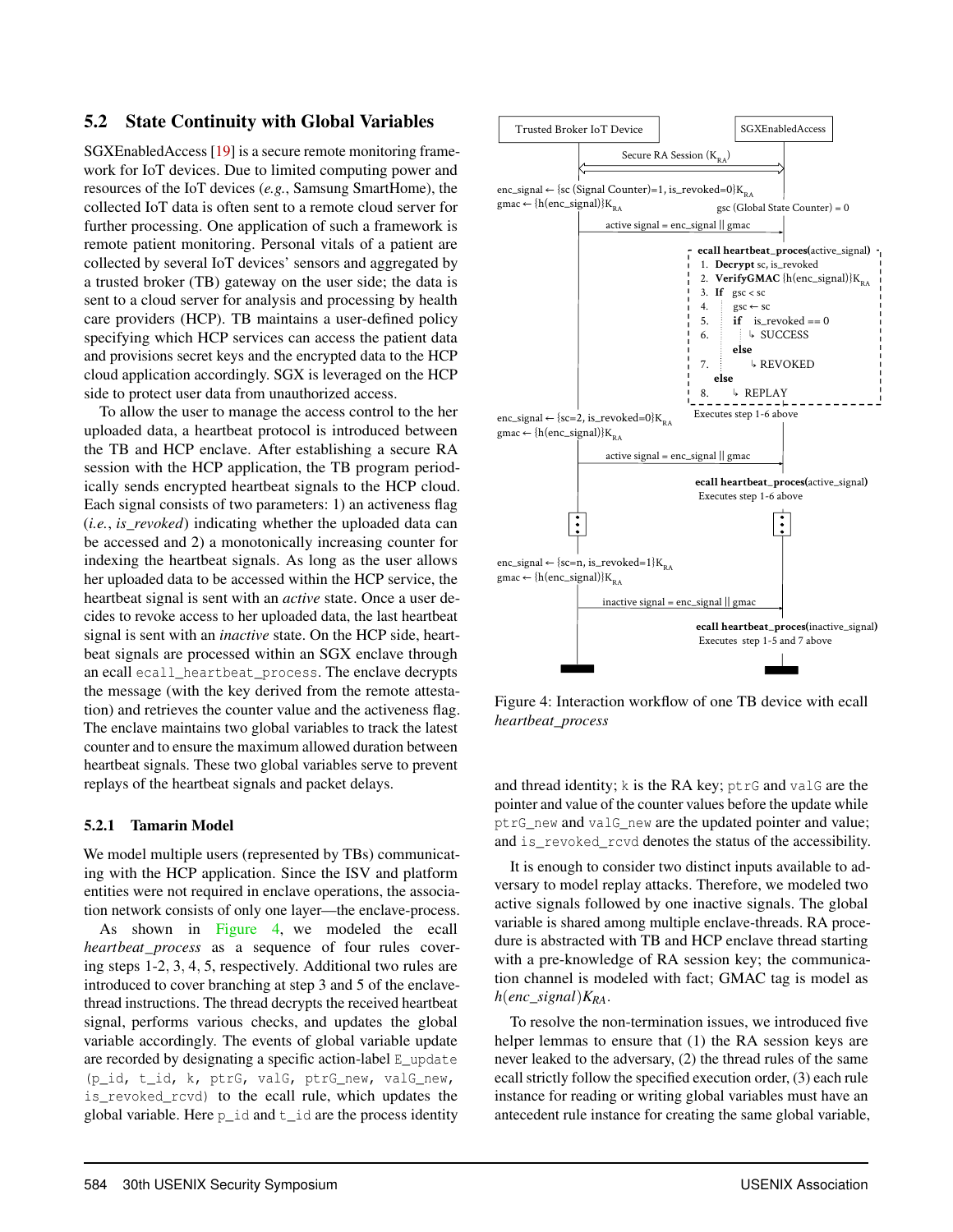

Figure 5: Protocol workflow of BI-SGX.

and  $(4)$  &  $(5)$  global variables cannot be read or written in parallel by concurrent threads in a critical section.

## 5.2.2 Security Property

In this system, the heartbeat signals sent by the TB contain monotonically increasing counter values as index, with larger index indicating more recent status of the accessibility of the uploaded data. Hence, it is required that the HCP enclave keeps track of the most recent status with the received signals. That is, the HCP enclave updates the global variable only when receiving a heartbeat signal with a larger counter value. This security property is shown below.

```
All E_update (process_id, thread_id, K_RA, ptrG,
     valG_old , ptrG_new , valG_new , 'active ') @t
     (EX z. valG_new = valG_Ald + z)
```
### 5.2.3 Analysis Results

Tamarin generates an attack path as follows. The attacker replays the same signal to two thread instances; the execution of the two threads are manipulated and synchronized until the check instruction (step 3 in Figure 4); they both update the global state variable with the same value at step 4. The global state variable is used to track the most recent signal counter value and prevent replay. However, the attacker could use the method to extend the subscription period of a user by using stale state values.

We have verified the attack on the original version of the code, confirming the effectiveness of the attack. To fix the vulnerability, we introduce a per process lock for global state variable check-and-set instruction. We patched Tamarin model accordingly, and the security property was proven.

# 5.3 State Continuity with Sealed Data

BI-SGX [42] is an open-source project that aims to provide a confidential cloud platform with Intel SGX. BI-SGX supports two types of users: 1) *data owners* (*e.g.*, patients) who own the data and upload it to the cloud; 2) *data users* (*e.g.*, researchers or medical practitioners), who utilize, analyze, and perform computations on the data.

The protocol of BI-SGX is described in Figure 5. The data owner sends data to the SGX application via the ecall *seal\_data*, which decrypts the messages from the secure channel, extracts the data and owner credentials, and wraps the data and its ownership into a sealed chunk. The ecall returns the sealed data, which is then stored in a database with a monotonically increasing counter value as the index. In this way, each uploaded data from the same data owner ends up in the database with a unique index value.

To perform computation over the data, a researcher sends an encrypted query to the SGX application. Some of these queries may include an index to specify the target data. In this case, the request is processed inside the ecall *run\_interpreter*, which issues an ocall with the requested index as the input. The ocall queries the database with the index and locates the sealed blob. The enclave unseals the sealed blob and performs customized operations over the data and returns the results to the users through the secure channel.

## 5.3.1 Tamarin Models

The association network consists of three layers: *platform*, *ISV*/*enclave-binary*, and *enclave-process*. We model two ecalls, one for the data owner's upload request and the other for the user's data query. The ecall for upload request is modeled as single rule and the ecall for data query is modeled as a sequence of two thread rules. For the user's data query, we model only the data retrieval and ignore the concrete operations the user is interested.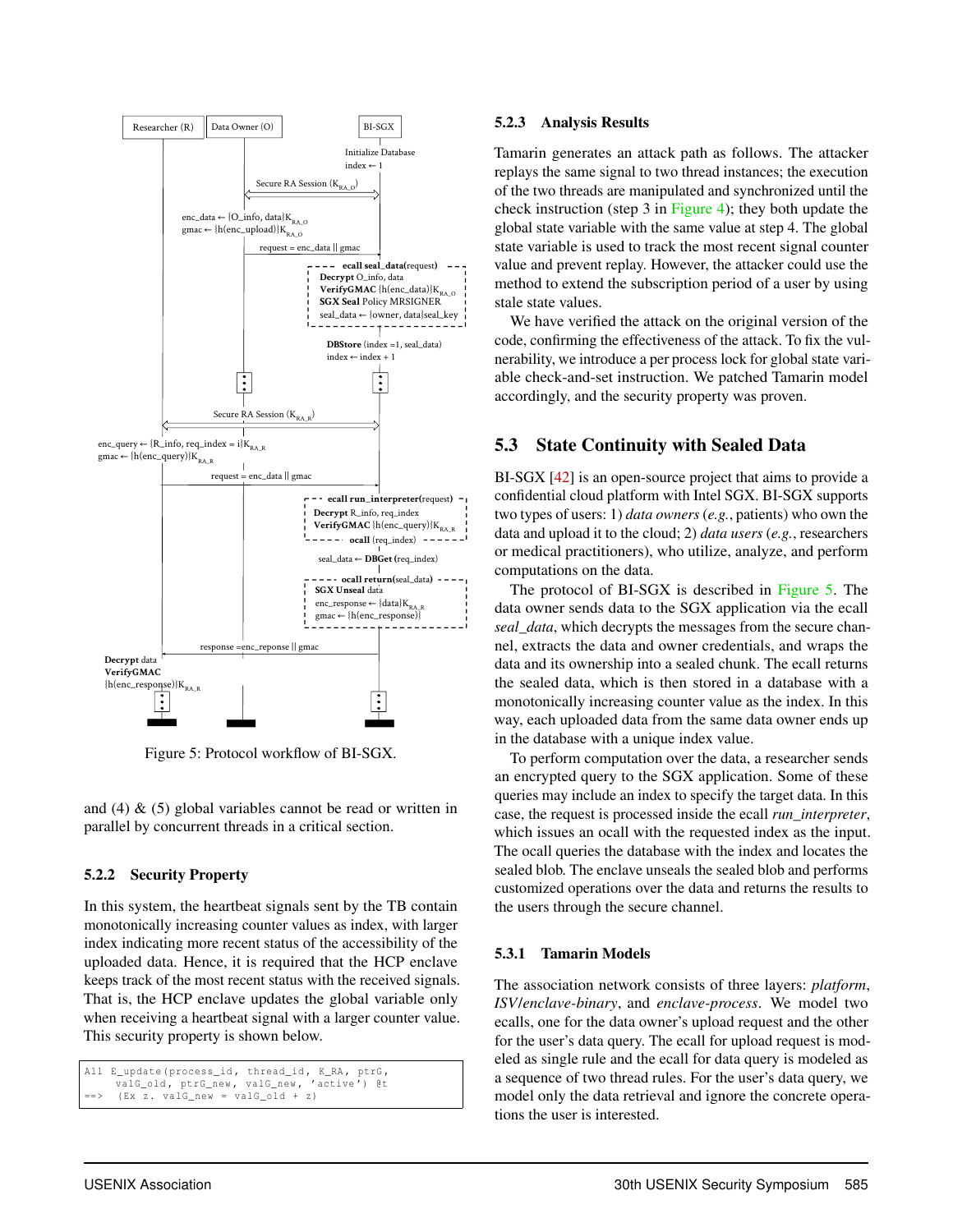Two types of events need to be labeled: (1) the user's request of data is marked by an action-label RCHR\_rcv (RA session  $k$ , index req) with RA session  $k$  representing the RA session key and index\_req indicating the index of the requested data; (2) the enclave's response is marked by another action-label E\_reply(RA\_session  $k$ , index\_req,seal) at the ecall *run\_interpreter* with seal representing the sealed data obtained by the BI-SGX enclave when processing the user's query.

RA session keys and GMAC tag are abstracted in the same way as described in §5.2.1. Database is modeled as described in §4.8 with authentication. Integrity is abstracted by using a dedicated database fact. The communication with the database occurs over public channel as it is handled by untrusted code.

We introduce five helper lemmas: Two for preserving the MC properties as described in §5.1.2; three others for proving that each user and BI-SGX enclave communication uses a unique RA session.

### 5.3.2 Security Property

The key challenge is to properly model state continuity in this case. A replay occurs if the same data is retrieved and processed by the BI-SGX enclave when the user sends queries with different indexes. Hence, the security property considered is that with queries containing different indexes, different data is retrieved and processed. The property, as shown below, indicates that when two users' queries containing different indexes are processed, the sealed data involved in the processing must be different.

```
All RCHR_rcv (RA_session_x, index_x) @t1
 & RCHR_rcv ( RA_session_y , index_y ) @t2
  \& not (index_x = index_y)
== >
 Ex E_reply (RA_session_x, index_x, seal_a) @t3
     & ( All E_reply ( RA_session_x , index_t , seal_t ) @t4
          == #t3 = #t4)
   & E_reply ( RA_session_y , index_y , seal_b ) @t5
     & ( All E_reply ( RA_session_y , index_t , seal_t ) @t6
          = = + t5 = + t6)
   \& not (seal_a = seal_b)
```
### 5.3.3 Analysis Results

By running the prover, Tamarin shows a replay attack of sealed data. The root cause of this attack is that the association between the index and data is maintained in the untrusted storage, *i.e.*, the database. Hence, the adversary could alter the mapping and replay the sealed data. We have also confirmed the effectiveness of the attack in practice. To fix this vulnerability, we implement the mapping of the index and the data within the enclave using MC, preventing the adversary from modifying such mapping. In particular, we add MC value inside the sealed data which can act as an index of the user query. Since, the adversary cannot modify the index stored inside sealed data, she cannot replay a sealed data for any index other than the one stored inside. This index is checked in the ecall *run\_interpreter* to match with user's requested

index. The property of state continuity was then proven using the updated Tamarin model.

## 5.4 Summary of Case Studies

In the three case studies, Sawtooth tries to preserve the states of PoET certificate generation using monotonic counters; Heartbeat tries to maintain the recently received active heartbeat signals, and BI-SGX tries to preserve the one-to-one mapping between the index and the sealed data. With Tamarin, we are able to capture these vulnerabilities by carefully modeling adversary behaviour and enclave operations.

Responsible disclosure. We have disclosed the vulnerabilities to developers of these three projects. The Sawtooth team have acknowledged our findings and patched the vulnerabilities we discovered [2]. Developers of BI-SGX have planned to address the discovered issue by altering the design of BI-SGX.

We run the Tamarin prover  $(v1.7.0)$  on a machine with a quad-core 1.80GHz Intel© Core™ i7-8550U CPU and 16 GB RAM, and Ubuntu Linux 18.04. We introduced helper lemmas— two for Sawtooth, five for Heartbeat, and five for BI-SGX—to help prove the target properties. We can see that with vulnerable models studied in this paper, Tamarin could discover attack traces within a couple of minutes, with a longest case (Sawtooth) being 78 seconds. While for patched versions, the proofs take a couple of hours to finish, with a longest case (Heartbeat) of 2 hours and 4 minutes.

Table 2: Verification time and size of the Tamarin models.

| App            | <b>Attack</b><br><b>Discovery Time</b> | <b>Verification</b><br><b>Time</b> | #<br><b>Rules</b> | Model<br>LOC |
|----------------|----------------------------------------|------------------------------------|-------------------|--------------|
| Sawtooth [1]   | $1m$ 18s                               | 25s                                | 11                | 300          |
| Heartbeat [19] | 7s                                     | $2h$ 4m $7s$                       | 11                | 250          |
| $BI-SGX$ [42]  | 36s                                    | 37s                                | 18                | 450          |

# 6 Discussion and Limitations

There are two major limitations of our approach. First, the verification process is not completely automated. It requires the users to manually translate the source code or design logic of the enclave program into the Tamarin model. Such manual efforts typically include modeling the program logic in Tamarin, encoding the property of state continuity as a lemma expressed in first-order logic, ensuring correct syntax and protocol behavior using executability lemmas [5], validating the results from Tamarin's output, and so on. As Tamarin is a semi-automated tool, the users are also expected to interact with Tamarin and refine the proof with several iterations.

Second, Tamarin may encounter non-termination problems. When Tamarin models become complicated, the verification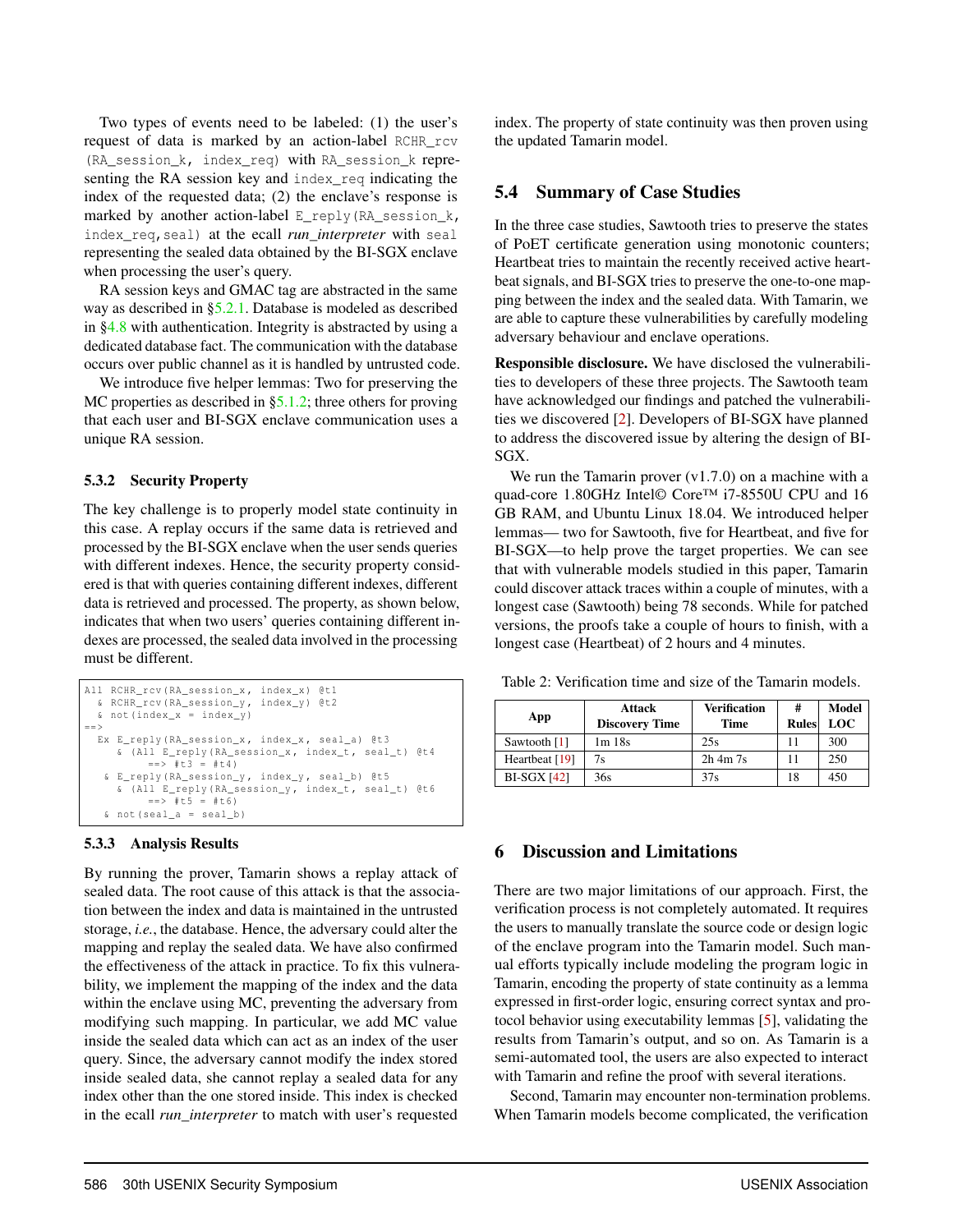process may take very long time and sometimes never terminate. Reasons of non-termination include *partial deconstructions*, *looped construction*, and *undecidability*. Details about partial deconstructions and solution have been discussed in prior studies [20, 31]. Looped construction and unbounded instantiation of terms force Tamarin to resolve similar constraints repeatedly without converging the state spaces. After careful observation of the recursive constraint structures in the Tamarin interactive GUI, users can build helper lemmas  $(\S2.2.5)$  that prevent the proof branch from entering into repeated loop, and thus allowing Tamarin to terminate in many cases. Additionally, a looped construction could be partially mitigated by constructing induction lemmas to discard recursive dependencies, and by using restriction axioms to minimize loops construction. Nevertheless, proving a property for a given model is undecidable. Therefore, it is impossible to ensure a termination in all cases. We plan to contribute to the Tamarin community and improve the tool in future work.

Admittedly, our work is only the first step towards automated verification of state continuity for SGX enclave programs. While our approach in theory can be applied to large, complex programs, the manual efforts involved remains a major obstacle for developers to apply this approach in practice. Future work will aim to fully automate the verification process for developers with minimal expertise in Tamarin. For instance, we will extend our approach with LLVM to automate the extraction of SGX primitives and integrate our solution with a learning-based approach to resolve non-termination problems.

## 7 Related Works

Various solutions to provide state continuity have been proposed. Memoir [41], ICE [49] and Ariadne [50] implement libraries to interact with non-volatile memory protected by TPM chips to provide freshness and integrity protection upon each usage within untrusted code. These libraries act as intermediary between TPM chips and untrusted code. To overcome the limitation of slow speed of non-volatile memory writes, these works suggest to reduce the number of writes by accessing the TPM only at boot time [41,49] or flipping only a single bit per write using gray-code [50]. While these centralized solutions require TPM chips, ROTE [38] and LCM [16] provide distributed state-continuity solutions for state continuity.

Another line of research focuses on formally modeling and proving the security of state continuity provided by these libraries and frameworks, which is also the focus of our paper. In particular, Ahman *et al.* provide assertion based constructs in  $F^*$  verification tool for state preservation [6]. It introduces monotonic state interfaces and stable predicates for efficient modeling of states. RollSec [22] is a prototype framework for extracting variable based program states using program syntax, control flow and data flow information. It requires monitoring, recording and compensation modules to identify and

fix state related rollback issues. However, these works do not cover state rollback in TEE applications studied in this paper.

Moat [46] uses Boogie verifier [11] and Z3 SMT solver [24] to provide assertion based formal framework to verify confidentiality of enclave programs. Xu *et al.* provides Tamarin based formal framework for modeling to prove confidentiality, authentication and privacy for ARM TrustZone's chain of trust and attestation protocols of TEE based applications [54]. Jacomme *et al.* extend SAPIC tool for Tamarin by providing encodings for report functionality for TEE based applications [33]. The report functionality is introduced to extend Tamarin modeling to use direct reporting construct in SAPIC pi calculus language to prove authentication of TEE applications to remote clients. Our work focuses modeling and proving properties different from these work, *i.e.*, state continuity of SGX applications using Tamarin.

For state-continuity solutions based on TPM chips, TP-M/TPM2.0 related interaction and applications are formally verified [9,23,25,44,47]. These works model TPM specific interfaces (API or TPM commands), configuration registers and secure key management unit and prove confidentiality, remote or local attestation (direct anonymous attestation and root of trust for measurement)  $[9, 23, 47]$  and authorization  $[25, 44]$ of the interacting applications. Our work covers a broader range of state-continuity scenarios. For applications that requires TPM chips, our focus is to verify whether the SGX applications use these TPM chips correctly.

## 8 Conclusion

In this paper, we make the first attempt towards symbolic verification of state continuity properties for enclave programs. We show that SGX-specific semantics and operations can be modeled as multiset re-writing rules and the state continuity property can be reasoned using the Tamarin Prover. We have shown the effectiveness of the method on three types of state continuity flaws in three open-source projects. Our study shows the great potential of symbolic verification tools, such as Tamarin Prover, in more diverse and complex scenarios.

## Acknowledgments

We are grateful to Cas Cremers for valuable feedback in shepherding our paper, as well as other reviewers for their insightful comments. We also would like to thank the Tamarin community particularly Jannik Dreier, Jonathan Hoyland, Benjamin Kiesl, and Kevin Milner at Google forum for providing insight and active support of Tamarin. The authors at The Ohio State University were partially supported by NSF grant 1834213.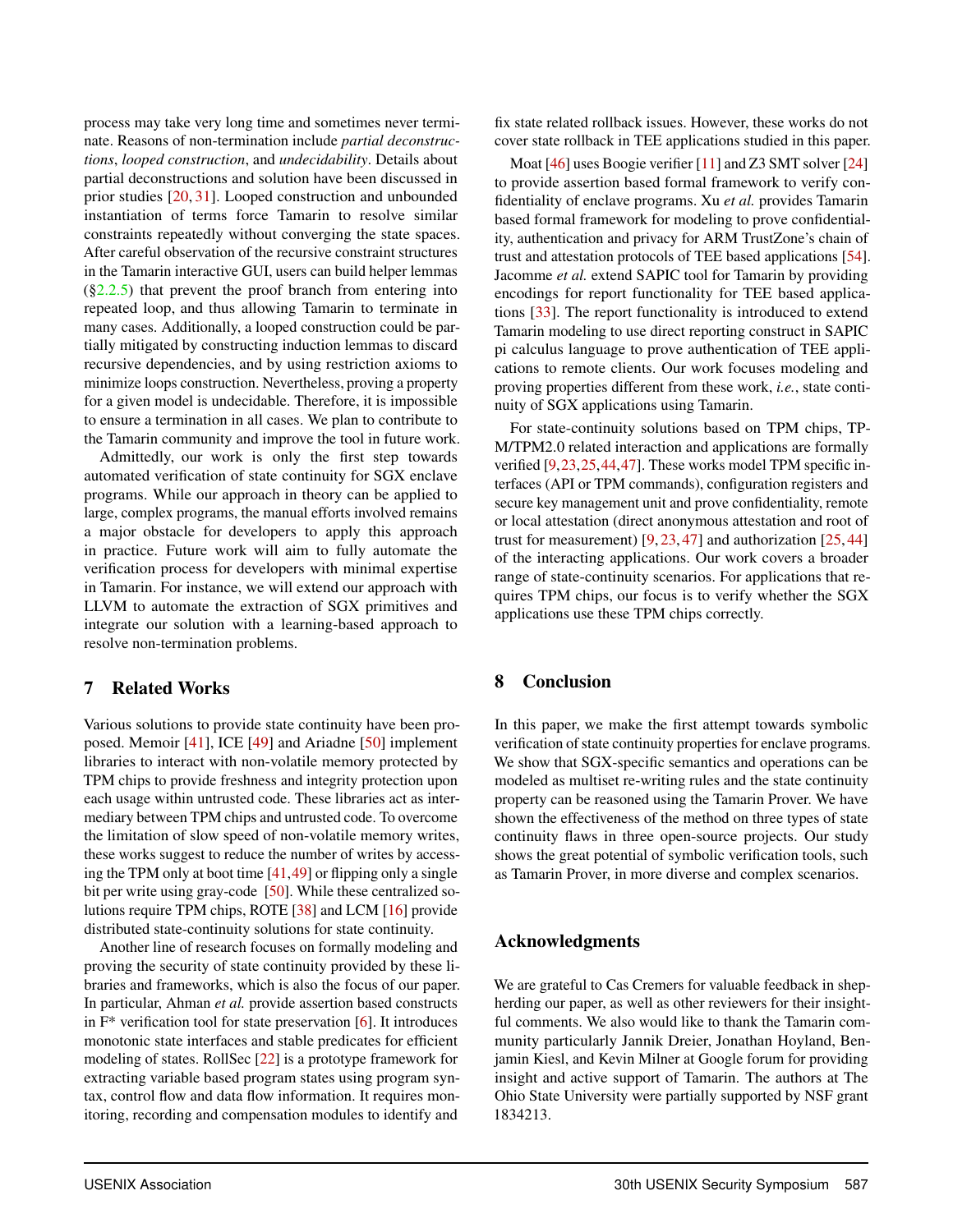### References

- [1] Hyperledger Sawtooth. Retrieved January 20, 2021 from https://www. hyperledger.org/use/sawtooth.
- [2] Hyperledger Sawtooth-PoET patch. Retrieved January 12, 2021 from https://github.com/hyperledger/sawtooth-poet/commit/ 6f9db4998a11b427c6a24ea42f9891cb9ff0101e.
- [3] Hyperledger Sawtooth-PoET vulnerable. Retrieved January 12, 2021 from https://github.com/hyperledger/sawtooth-core/releases/tag/v1.0. 5, Filepath /consensus/poet/sgx/sawtooth\_poet\_sgx/libpoet\_enclave/ poet\_enclave.cpp.
- [4] Intel SGX Software Development Kit (SDK). Retrieved January 27, 2021 from https://software.intel.com/content/www/us/en/develop/ topics/software-guard-extensions/sdk.html.
- [5] Tamarin Manual. Retrieved January 18, 2021 from https://tamarin-prover. github.io/manual/book/001\_introduction.html.
- [6] Danel Ahman, Cédric Fournet, Cătălin Hrițcu, Kenji Maillard, Aseem Rastogi, and Nikhil Swamy. Recalling a witness: Foundations and applications of monotonic state. *Proc. ACM Program. Lang.*, 2, December 2017.
- [7] Ittai Anati, Shay Gueron, Simon P Johnson, and Vincent R Scarlata. Innovative technology for cpu based attestation and sealing. In *2nd HASP*, 2013.
- [8] Sergei Arnautov, Bohdan Trach, Franz Gregor, Thomas Knauth, Andre Martin, Christian Priebe, Joshua Lind, Divya Muthukumaran, Dan O'Keeffe, Mark L. Stillwell, David Goltzsche, Dave Eyers, Rüdiger Kapitza, Peter Pietzuch, and Christof Fetzer. Scone: Secure linux containers with intel SGX. In *12th USENIX OSDI*, 2016.
- [9] Guangdong Bai, Jianan Hao, Jianliang Wu, Yang Liu, Zhenkai Liang, and Andrew Martin. Trustfound: Towards a formal foundation for model checking trusted computing platforms. In *International Symposium on Formal Methods*, pages 110–126. Springer, 2014.
- [10] Manuel Barbosa, Gilles Barthe, Karthik Bhargavan, Bruno Blanchet, Cas Cremers, Kevin Liao, and Bryan Parno. Sok: Computer-aided cryptography. Cryptology ePrint Archive, Report 2019/1393, 2019. https://eprint.iacr.org/ 2019/1393.
- [11] Mike Barnett, Bor-Yuh Evan Chang, Robert DeLine, Bart Jacobs, and K Rustan M Leino. Boogie: A modular reusable verifier for object-oriented programs. In *International Symposium on Formal Methods for Components and Objects*, pages 364–387. Springer, 2005.
- [12] David Basin, Jannik Dreier, Lucca Hirschi, Saša Radomirovic, Ralf Sasse, and Vincent Stettler. A formal analysis of 5g authentication. In *Proceedings of the 2018 ACM SIGSAC Conference on Computer and Communications Security*, page 1383–1396. ACM, 2018.
- [13] A. Baumann, M. Peinado, and G. Hunt. Shielding applications from an untrusted cloud with Haven. *ACM Transactions on Computer Systems*, 33(3), August 2015.
- [14] K. Bhargavan, B. Blanchet, and N. Kobeissi. Verified models and reference implementations for the TLS 1.3 standard candidate. In *2017 IEEE Symposium on Security and Privacy*, pages 483–502, Los Alamitos, CA, USA, may 2017. IEEE Computer Society.
- [15] Bruno Blanchet. Modeling and verifying security protocols with the applied pi calculus and proverif. *Foundations and Trends® in Privacy and Security*, 1(1- 2):1–135, 2016.
- [16] M. Brandenburger, C. Cachin, M. Lorenz, and R. Kapitza. Rollback and forking detection for trusted execution environments using lightweight collective memory. In *2017 47th Annual IEEE/IFIP International Conference on Dependable Systems and Networks*, pages 157–168, 2017.
- [17] Guoxing Chen, Sanchuan Chen, Yuan Xiao, Yinqian Zhang, Zhiqiang Lin, and Ten H. Lai. Stealing intel secrets from sgx enclaves via speculative execution. In *Proceedings of the 2019 IEEE European Symposium on Security and Privacy*, June 2019.
- [18] Xiaoxin Chen, Tal Garfinkel, E. Christopher Lewis, Pratap Subrahmanyam, Carl A. Waldspurger, Dan Boneh, Jeffrey Dwoskin, and Dan R.K. Ports. Overshadow: A virtualization-based approach to retrofitting protection in commodity operating systems. In *Proceedings of the 13th International Conference on Architectural Support for Programming Languages and Operating Systems*. ACM, 2008.
- [19] Y. Chen, W. Sun, N. Zhang, O. Zheng, W. Lou, and Y. T. Hou. Towards efficient fine-grained access control and trustworthy data processing for remote monitoring services in iot. *IEEE Transactions on Information Forensics and Security*, 14(7):1830–1842, 2019. Github: https://github.com/fishermano/ SGXEnabledAccess.
- [20] Véronique Cortier, Stéphanie Delaune, and Jannik Dreier. Automatic generation of sources lemmas in tamarin: towards automatic proofs of security protocols. In *European Symposium on Research in Computer Security*, pages 3–22. Springer, 2020.
- [21] Cas Cremers, Marko Horvat, Jonathan Hoyland, Samuel Scott, and Thyla van der Merwe. A comprehensive symbolic analysis of TLS 1.3. In *ACM SIGSAC Conference on Computer and Commuincations Security*, pages 1773–1788. ACM, October 2017.
- [22] Weiqi Dai, Yukun Du, Hai Jin, Weizhong Qiang, Deqing Zou, Shouhuai Xu, and Zhongze Liu. Rollsec: Automatically secure software states against general rollback. *International Journal of Parallel Programming*, 46:788–805, 2017.
- [23] Anupam Datta, Jason Franklin, Deepak Garg, and Dilsun Kaynar. A logic of secure systems and its application to trusted computing. In *2009 30th IEEE Symposium on Security and Privacy*, pages 221–236. IEEE, 2009.
- [24] Leonardo De Moura and Nikolaj Bjørner. Z3: An efficient smt solver. In *International conference on Tools and Algorithms for the Construction and Analysis of Systems*, pages 337–340. Springer, 2008.
- [25] Stéphanie Delaune, Steve Kremer, Mark D Ryan, and Graham Steel. A formal analysis of authentication in the tpm. In *International Workshop on Formal Aspects in Security and Trust*, pages 111–125. Springer, 2010.
- [26] A. Delignat-Lavaud, C. Fournet, M. Kohlweiss, J. Protzenko, A. Rastogi, N. Swamy, S. Zanella-Beguelin, K. Bhargavan, J. Pan, and J. K. Zinzindohoue. Implementing and proving the TLS 1.3 record layer. In *2017 IEEE Symposium on Security and Privacy*, pages 463–482, 2017.
- [27] D. Dolev and A. Yao. On the security of public key protocols. *IEEE Transactions on Information Theory*, 29(2):198–208, 1983.
- [28] Tal Garfinkel, Ben Pfaff, Jim Chow, Mendel Rosenblum, and Dan Boneh. Terra: A virtual machine-based platform for trusted computing. In *Proceedings of the Nineteenth ACM Symposium on Operating Systems Principles*, page 193–206. ACM, 2003.
- [29] Guillaume Girol, Lucca Hirschi, R. Sasse, D. Jackson, C. Cremers, and David Basin. A spectral analysis of noise: A comprehensive, automated, formal analysis of diffie-hellman protocols. In *USENIX Security Symposium*, 2020.
- [30] Matthew Hoekstra, Reshma Lal, Pradeep Pappachan, Vinay Phegade, and Juan Del Cuvillo. Using innovative instructions to create trustworthy software solutions. *HASP@ ISCA*, 11(10.1145):2487726–2488370, 2013.
- [31] Jonathan Hoyland. *An Analysis of TLS 1.3 and its use in Composite Protocols*. PhD thesis, 2018. Royal Holloway, University of London.
- [32] Tyler Hunt, Zhiting Zhu, Yuanzhong Xu, Simon Peter, and Emmett Witchel. Ryoan: A distributed sandbox for untrusted computation on secret data. In *12th USENIX OSDI*, 2016.
- [33] C. Jacomme, S. Kremer, and G. Scerri. Symbolic models for isolated execution environments. In *2017 IEEE European Symposium on Security and Privacy-*, pages 530–545, 2017.
- [34] Yeongjin Jang, Jaehyuk Lee, Sangho Lee, and Taesoo Kim. Sgx-bomb: Locking down the processor via rowhammer attack. In *Proceedings of the 2nd Workshop on System Software for Trusted Execution*, pages 1–6, 2017.
- [35] N. Kobeissi, K. Bhargavan, and B. Blanchet. Automated verification for secure messaging protocols and their implementations: A symbolic and computational approach. In *IEEE European Symposium on Security and Privacy*, pages 435– 450, 2017.
- [36] N. Kobeissi, G. Nicolas, and K. Bhargavan. Noise explorer: Fully automated modeling and verification for arbitrary noise protocols. In *2019 IEEE European Symposium on Security and Privacy*, pages 356–370, 2019.
- [37] Steve Kremer and Robert Künnemann. Automated analysis of security protocols with global state. *Journal of Computer Security*, 24(5):583–616, 2016.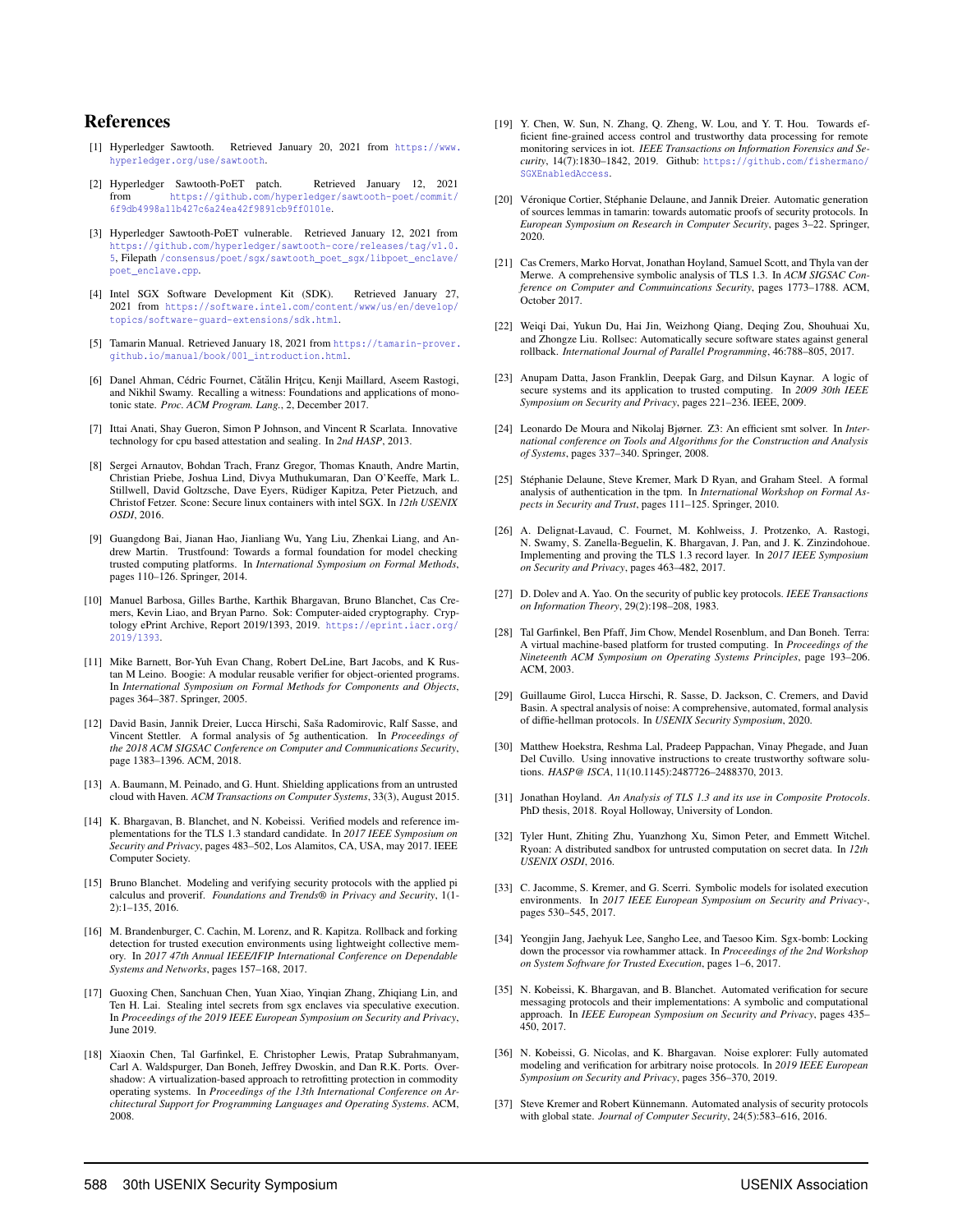- [38] Sinisa Matetic, Mansoor Ahmed, Kari Kostiainen, Aritra Dhar, David Sommer, Arthur Gervais, Ari Juels, and Srdjan Capkun. ROTE: Rollback protection for trusted execution. In *26th USENIX Security Symposium*, pages 1289–1306, Vancouver, BC, August 2017. USENIX Association.
- [39] Frank McKeen, Ilya Alexandrovich, Alex Berenzon, Carlos Rozas, Hisham Shafi, Vedvyas Shanbhogue, and Uday Savagaonkar. Innovative instructions and software model for isolated execution. In *2nd HASP*, 2013.
- [40] Simon Meier, Benedikt Schmidt, Cas Cremers, and David Basin. The tamarin prover for the symbolic analysis of security protocols. pages 696–701, 2013.
- [41] Bryan Parno, Jay Lorch, John (JD) Douceur, James Mickens, and Jonathan M. McCune. Memoir: Practical state continuity for protected modules. In *Proceedings of the IEEE Symposium on Security and Privacy*. IEEE, May 2011.
- [42] Aoi Sakurai. BI-SGX: Secure Cloud Computation. *58th SIGBIO Bioinformatics Study Group, Japan*, 2019. Website: https://bi-sgx.net/, Github: https: //github.com/hello31337/BI-SGX.
- [43] F. Schuster, M. Costa, C. Fournet, C. Gkantsidis, M. Peinado, G. Mainar-Ruiz, and M. Russinovich. VC3: Trustworthy data analytics in the cloud using SGX. In *36th IEEE Symposium on Security and Privacy*, 2015.
- [44] Jianxiong Shao, Yu Qin, Dengguo Feng, and Weijin Wang. Formal analysis of enhanced authorization in the tpm 2.0. In *Proceedings of the 10th ACM Symposium on Information, Computer and Communications Security*, pages 273–284, 2015.
- [45] Fahad Shaon, Murat Kantarcioglu, Zhiqiang Lin, and Latifur Khan. A practical encrypted data analytic framework with trusted processors. In *Proceedings of the 24th ACM Conference on Computer and Communications Security (CCS'17)*, Dallas, TX, November 2017.
- [46] Rohit Sinha, Sriram Rajamani, Sanjit A. Seshia, and Kapil Vaswani. Moat: Verifying confidentiality of enclave programs. In *The ACM Conference on Computer and Communications Security*. ACM, October 2015.
- [47] Ben Smyth, Mark Ryan, and Liqun Chen. Formal analysis of anonymity in eccbased direct anonymous attestation schemes. In *International Workshop on Formal Aspects in Security and Trust*, pages 245–262. Springer, 2011.
- [48] Dawn Xiaodong Song, Sergey Berezin, and Adrian Perrig. Athena: a novel approach to efficient automatic security protocol analysis 1. *Journal of Computer Security*, 9(1-2):47–74, 2001.
- [49] Raoul Strackx, Bart Jacobs, and Frank Piessens. Ice: A passive, high-speed, state-continuity scheme. In *Proceedings of the 30th Annual Computer Security Applications Conference*, page 106–115. ACM, 2014.
- [50] Raoul Strackx and Frank Piessens. Ariadne: A minimal approach to state continuity. In *25th USENIX Security Symposium*, 2016.
- [51] Florian Tramer, Fan Zhang, Huang Lin, Jean-Pierre Hubaux, Ari Juels, and Elaine Shi. Sealed-glass proofs: Using transparent enclaves to prove and sell knowledge. Cryptology ePrint Archive, Report 2016/635, 2016.
- [52] Chia-Che Tsai, Donald E. Porter, and Mona Vij. Graphene-SGX: A practical library OS for unmodified applications on SGX. In *USENIX ATC*, 2017.
- [53] Nico Weichbrodt, Anil Kurmus, Peter Pietzuch, and Rüdiger Kapitza. Asyncshock: Exploiting synchronisation bugs in intel sgx enclaves. In Ioannis Askoxylakis, Sotiris Ioannidis, Sokratis Katsikas, and Catherine Meadows, editors, *Computer Security – ESORICS 2016*, pages 440–457, 2016.
- [54] Shiwei Xu, Yizhi Zhao, Zhengwei Ren, Lingjuan Wu, Yan Tong, and Huanguo Zhang. A symbolic model for systematically analyzing tee-based protocols. In *International Conference on Information and Communications Security*, pages 126–144. Springer, 2020.
- [55] Yuanzhong Xu, Weidong Cui, and Marcus Peinado. Controlled-Channel Attacks: Deterministic side channels for untrusted operating systems. In *Proceedings of the 2015 IEEE Symposium on Security and Privacy*, pages 640–656, 2015.
- [56] F. Zhang, E. Cecchetti, K. Croman, A. Juels, , and E. Shi. Town crier: An authenticated data feed for smart contracts. In *23rd ACM SIGSAC Conference on Computer and Communications Security*. ACM, 2016.
- [57] J. Zhu, X. Yan, and W. Huang. A formal framework for state continuity of protected modules. In *2018 4th International Conference on Big Data Computing and Communications*, pages 114–119, 2018.

## A Rule Execution Criteria

In the Tamarin proof process, only certain rules are considered to be part of the trace. For a given target lemma, a candidate rule is considered executable only if it satisfies the following criteria:

- 1. The premise facts (except the built-in facts *Fr* and *In*) of the candidate rule should be produced by other rules and can be consumed from the current system state.
- 2. The variables of action-labels specified in the candidate rule's action part should comply with the model's restriction axioms and the target lemma's variable constraints.
- 3. The execution of the rule should respect the *type restriction* (§2.2.4) constraint for all the variables prefixed with '~' symbol. However, this restriction is nullified if the variables are part of a persistent fact.
- 4. Variables with the same name across all received facts of a rule should receive the same value (*pattern matching*).
- 5. The order of the candidate rule's execution, for timepoints of all action-labels of the candidate rule, should satisfy the timepoint constraints specified in model's restriction axioms and the target property.
- 6. If the candidate rule execution is part of the target lemma, which is influenced by a helper lemma  $(\S2.2.5)$ , the rule execution should satisfy the helper lemma's constraints.

The rules satisfying above conditions can be executed in parallel. Upon execution of a rule, the consumed linear facts are removed from the system state and the produced facts are added to the system state. During the verification process, the backward search algorithm ensures that a valid rule execution trace satisfy the above mentioned criteria and the trace maintains a consistent system state when looking at the top-down execution of the model.

### B Tamarin Sawtooth attack trace

Figure 6 shows a Sawtooth attack  $(\S 5.1.3)$  produced by Tamarin in interactive GUI mode. In the trace, ovals denote adversary actions; rectangle boxes denote model rules; bold and gray arrows denote fact dependency for linear and persistent respectively; dotted, red and black arrows show adversary message reuse, message deductions and public channel interaction.

The attack can be seen at the last two CWC rule instances of enclave-process instances  $p_id$  and  $p_id$ . I. In these rules, the certificate is generated with the same MC\_ref value (symbolically denoted as  $(1'+1')$  in the same platform with identity instance platform.